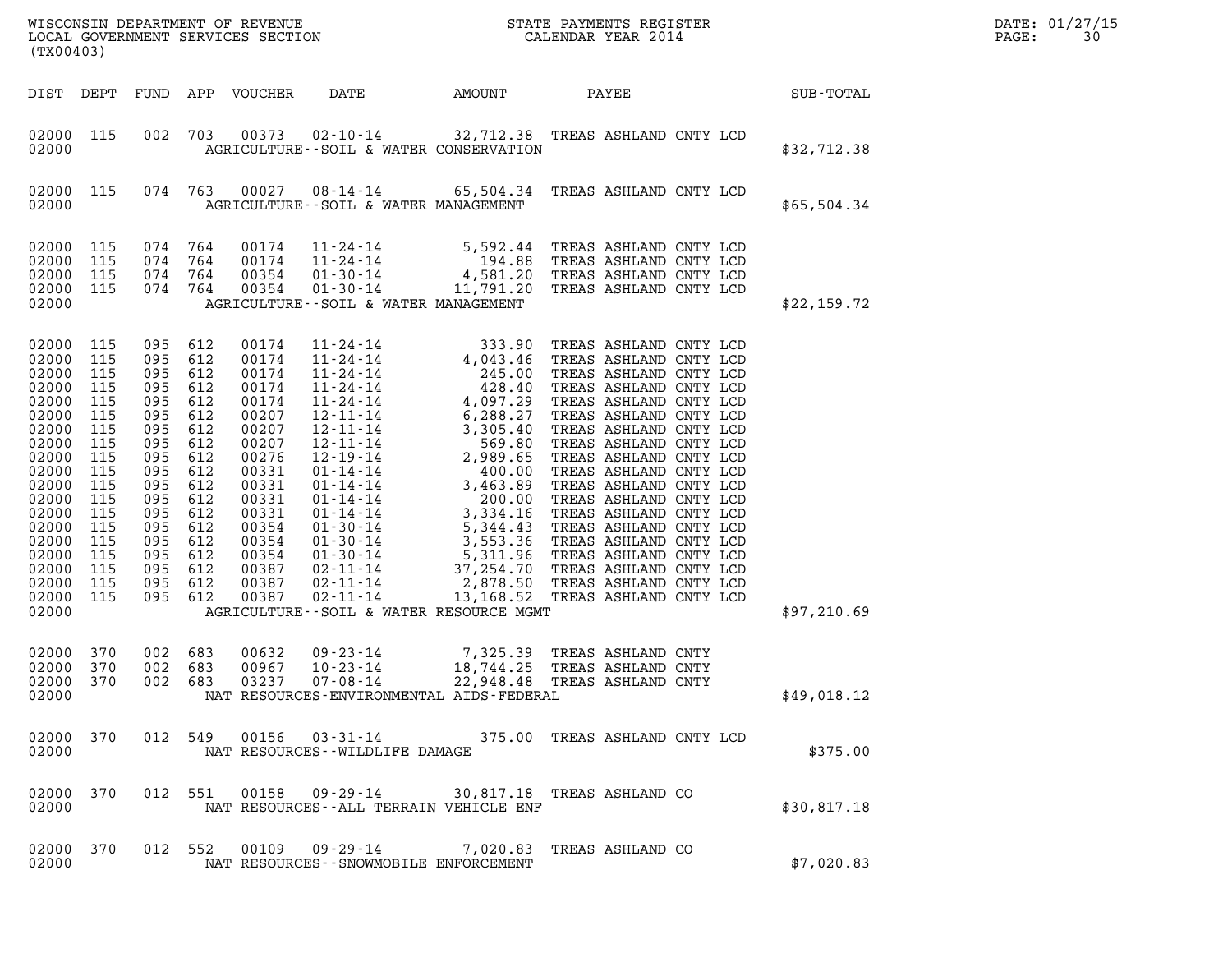| (TX00403)                                          |                                 |                                 |                                 |                                           |                                                                                        |                                                                                                    |                                                                                                                                |      |              |
|----------------------------------------------------|---------------------------------|---------------------------------|---------------------------------|-------------------------------------------|----------------------------------------------------------------------------------------|----------------------------------------------------------------------------------------------------|--------------------------------------------------------------------------------------------------------------------------------|------|--------------|
| DIST                                               | DEPT                            | FUND                            | APP                             | VOUCHER                                   | DATE                                                                                   | AMOUNT                                                                                             | PAYEE                                                                                                                          |      | SUB-TOTAL    |
| 02000<br>02000<br>02000<br>02000<br>02000<br>02000 | 370<br>370<br>370<br>370<br>370 | 012<br>012<br>012<br>012<br>012 | 553<br>553<br>553<br>553<br>553 | 00029<br>00029<br>00156<br>00156<br>00197 | $10 - 01 - 14$<br>$10 - 01 - 14$<br>$03 - 31 - 14$<br>$03 - 31 - 14$<br>$06 - 10 - 14$ | 3,523.33<br>7,475.00<br>3,819.53<br>11,559.59<br>3,966.95<br>NAT RESOURCES--WILDLIFE DAMAGE CLAIMS | TREAS ASHLAND CNTY LCD<br>TREAS ASHLAND CNTY LCD<br>TREAS ASHLAND CNTY LCD<br>TREAS ASHLAND CNTY LCD<br>TREAS ASHLAND CNTY LCD |      | \$30,344.40  |
| 02000<br>02000                                     | 370                             | 012                             | 564                             | 00271                                     | $04 - 04 - 14$                                                                         | 1,896.48<br>NAT RESOURCES - - RECREATION AIDS - FISH                                               | TREAS ASHLAND CO                                                                                                               | FORE | \$1,896.48   |
| 02000<br>02000                                     | 370                             | 012                             | 566                             | 00001                                     |                                                                                        | 09-16-14 40,236.88 TREAS ASHLAND CO<br>NAT RESOURCES-FOREST CROP/MANAGED FOREST                    |                                                                                                                                |      | \$40, 236.88 |
| 02000<br>02000                                     | 370                             | 012                             | 567                             | 00004                                     | $02 - 19 - 14$<br>NAT RESOURCES--COUNTY FOREST AIDS                                    | 20,041.67                                                                                          | TREAS ASHLAND CO                                                                                                               |      | \$20,041.67  |
| 02000<br>02000                                     | 370                             | 012                             | 572                             | 00005                                     | $04 - 01 - 14$                                                                         | NAT RESOURCES--URBAN FORESTRY/CO FORESTS                                                           | 38,538.17 TREAS ASHLAND CO                                                                                                     |      | \$38,538.17  |
| 02000<br>02000<br>02000<br>02000<br>02000          | 370<br>370<br>370<br>370        | 012<br>012<br>012<br>012        | 575<br>575<br>575<br>575        | 00114<br>00491<br>00697<br>02128          | $08 - 06 - 14$<br>$09 - 16 - 14$<br>$09 - 29 - 14$<br>$03 - 27 - 14$                   | 25,675.00<br>36,622.99<br>14,018.90<br>NAT RESOURCES - - SNOWMOBILE TRAIL AIDS                     | TREAS ASHLAND CO<br>TREAS ASHLAND CO<br>25,675.00 TREAS ASHLAND CO<br>TREAS ASHLAND CO                                         | FORE | \$101,991.89 |
| 02000<br>02000<br>02000                            | 370<br>370                      | 012<br>012                      | 576<br>576                      | 00475<br>00682                            | $09 - 10 - 14$<br>$09 - 29 - 14$                                                       | 7,689.50<br>3,845.00<br>NAT RESOURCES--ALL-TERRAIN VEHICLE TRAIL                                   | TREAS ASHLAND CO<br>TREAS ASHLAND CO                                                                                           |      | \$11,534.50  |
| 02000<br>02000                                     | 370                             | 012                             | 584                             | 00054                                     | $09 - 30 - 14$                                                                         | 27,081.97<br>NAT RESOURCES -- PMT IN LIEU OF TAXES                                                 | TREAS ASHLAND CO                                                                                                               |      | \$27,081.97  |
| 02000<br>02000                                     | 370                             | 012                             | 678                             | 00398                                     | $08 - 29 - 14$                                                                         | 14,077.79 TREAS ASHLAND CNTY<br>NAT RESOURCES -- INVASIVE AQUATICE SPECIES                         |                                                                                                                                |      | \$14,077.79  |
| 02000<br>02000                                     | 395                             |                                 |                                 |                                           |                                                                                        | 011 168 14002 05-05-14 68,117.00 COUNTY OF ASHLAND<br>TRANSPORTATION--ELDERLY & DISABLED           |                                                                                                                                |      | \$68,117.00  |
| 02000<br>02000                                     | 395                             | 011 170                         |                                 | 05280                                     | $03 - 03 - 14$                                                                         | TRANSPORTATION--COUNTY FOREST ROAD AIDS                                                            | 1,396.67 TREAS ASHLAND CO                                                                                                      |      | \$1,396.67   |
| 02000                                              | 395                             | 011 174                         |                                 | 01816                                     | $01 - 27 - 14$                                                                         |                                                                                                    | 7,160.43 TREAS ASHLAND CO                                                                                                      |      |              |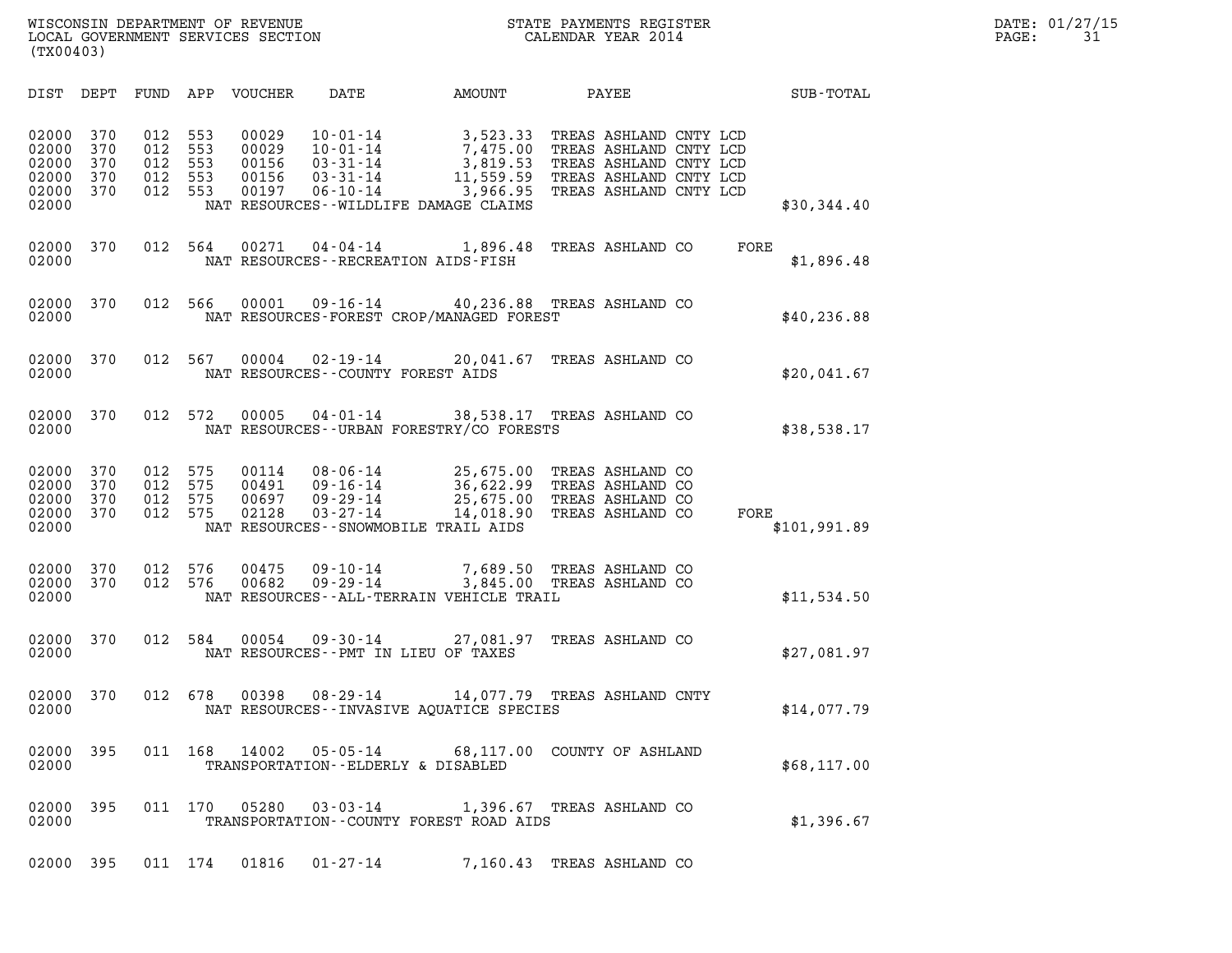| (TX00403)                                                                                                             |                                                                                  |                                                                                                                       |                                                                                   |                                                                                                          |                                                                                                                                                                                                                                                                                                                                                                   |                                                                                                                                                |                                                                                                                                                                                                                                                                         |              | DATE: 01/27/15<br>PAGE:<br>32 |
|-----------------------------------------------------------------------------------------------------------------------|----------------------------------------------------------------------------------|-----------------------------------------------------------------------------------------------------------------------|-----------------------------------------------------------------------------------|----------------------------------------------------------------------------------------------------------|-------------------------------------------------------------------------------------------------------------------------------------------------------------------------------------------------------------------------------------------------------------------------------------------------------------------------------------------------------------------|------------------------------------------------------------------------------------------------------------------------------------------------|-------------------------------------------------------------------------------------------------------------------------------------------------------------------------------------------------------------------------------------------------------------------------|--------------|-------------------------------|
| DIST DEPT                                                                                                             |                                                                                  |                                                                                                                       |                                                                                   | FUND APP VOUCHER                                                                                         | DATE                                                                                                                                                                                                                                                                                                                                                              | AMOUNT                                                                                                                                         | PAYEE                                                                                                                                                                                                                                                                   | SUB-TOTAL    |                               |
| 02000                                                                                                                 |                                                                                  |                                                                                                                       |                                                                                   |                                                                                                          | TRANSPORTATION--FLOOD DAMAGE AID                                                                                                                                                                                                                                                                                                                                  |                                                                                                                                                |                                                                                                                                                                                                                                                                         | \$7,160.43   |                               |
| 02000<br>02000<br>02000<br>02000<br>02000<br>02000<br>02000<br>02000<br>02000<br>02000<br>02000<br>02000<br>02000     | 395<br>395<br>395<br>395<br>395<br>395<br>395<br>395<br>395<br>395<br>395<br>395 | 011 185<br>011 185<br>011 185<br>011 185<br>011 185<br>011 185<br>011 185<br>011 185<br>011 185<br>011 185<br>011 185 | 011 185                                                                           | 01182<br>01851<br>01851<br>07450<br>09934<br>11811<br>16696<br>17751<br>27391<br>27391<br>27391<br>29374 | 01-21-14<br>$01 - 27 - 14$<br>$01-27-14$<br>$03-24-14$<br>$04-21-14$<br>$05-12-14$<br>$07-02-14$<br>$07-14-14$<br>$1,736.94$<br>$1,736.94$<br>$1,736.94$<br>$1,736.94$<br>$1,736.94$<br>$1,736.94$<br>$1,736.94$<br>$1,736.94$<br>$1,736.94$<br>$2,640.24$<br>$847.62$<br>$847.62$<br>$10-14-14$<br>$10 - 31 - 14$<br>TRANSPORTATION - - HIGHWAY SAFETY - FEDERAL | 1,754.22                                                                                                                                       | 1,584.00 TREAS ASHLAND CO<br>TREAS ASHLAND CO<br>TREAS ASHLAND CO<br>TREAS ASHLAND CO<br>TREAS ASHLAND CO<br>TREAS ASHLAND CO<br>TREAS ASHLAND CO<br>TREAS ASHLAND CO<br>ASHLAND CO<br>CLERK<br>ASHLAND CO<br>CLERK<br>ASHLAND CO<br>CLERK<br>3,415.44 TREAS ASHLAND CO | \$22,452.84  |                               |
|                                                                                                                       |                                                                                  |                                                                                                                       |                                                                                   |                                                                                                          |                                                                                                                                                                                                                                                                                                                                                                   |                                                                                                                                                |                                                                                                                                                                                                                                                                         |              |                               |
| 02000<br>02000<br>02000<br>02000                                                                                      | 395<br>395<br>395                                                                | 011 190                                                                                                               | 011 190<br>011 190                                                                | 02002<br>18002<br>28002                                                                                  | $01 - 06 - 14$<br>07-07-14<br>10-06-14<br>TRANSPORTATION - - GENERAL TRANSP AIDS - GTA                                                                                                                                                                                                                                                                            |                                                                                                                                                | 97,755.69 COUNTY OF ASHLAND<br>195,511.38 COUNTY OF ASHLAND<br>97,755.71 COUNTY OF ASHLAND                                                                                                                                                                              | \$391,022.78 |                               |
| 02000<br>02000<br>02000<br>02000                                                                                      | - 395<br>395<br>395                                                              | 011 278                                                                                                               | 011 278<br>011 278                                                                | 10883<br>19232<br>98943                                                                                  | 04-29-14<br>07-23-14<br>$01 - 07 - 14$<br>TRANSPORTATION - - LRIP/TRIP/MSIP GRANTS                                                                                                                                                                                                                                                                                | 3,808.34<br>3,718.22                                                                                                                           | 140,269.76 TREAS ASHLAND CO<br>TREAS ASHLAND CO<br>TREAS ASHLAND CO                                                                                                                                                                                                     | \$147,796.32 |                               |
| 02000 410<br>02000                                                                                                    |                                                                                  |                                                                                                                       | 002 116                                                                           | 11261                                                                                                    | 11-05-14<br>CORRECTIONS - - LOCAL AID                                                                                                                                                                                                                                                                                                                             |                                                                                                                                                | 10,377.44 TREAS ASHLAND CO                                                                                                                                                                                                                                              | \$10,377.44  |                               |
| 02000 435<br>02000<br>02000<br>02000<br>02000<br>02000<br>02000<br>02000<br>02000<br>02000<br>02000<br>02000<br>02000 | 435<br>435<br>435<br>-435<br>435<br>435<br>435<br>435<br>435<br>435<br>435       | 005 000<br>005<br>005<br>005<br>005<br>005<br>005<br>005<br>005<br>005                                                | 005 000<br>000<br>000<br>005 000<br>000<br>000<br>000<br>000<br>000<br>000<br>000 | 90412<br>90415<br>90416<br>90417<br>90419<br>90420<br>90500<br>90502<br>90506<br>90508<br>90509<br>90510 | $01 - 01 - 14$<br>02-01-14<br>03-01-14<br>04-01-14<br>$05 - 01 - 14$<br>$06 - 01 - 14$<br>$07 - 01 - 14$<br>$08 - 01 - 14$<br>$09 - 01 - 14$<br>$10 - 01 - 14$<br>$11 - 01 - 14$<br>$12 - 01 - 14$<br>HEALTH SERVICES--STATE/FED AIDS                                                                                                                             | 11,425.00<br>56,258.00<br>42,436.00<br>90,917.00<br>42,535.00<br>217,344.00<br>71,435.00<br>166,426.00<br>26,159.00<br>181,090.00<br>30,888.00 | 48,919.00 ASHLAND CO<br>ASHLAND CO<br>ASHLAND CO<br>ASHLAND CO<br>ASHLAND CO<br>ASHLAND CO<br>ASHLAND CO<br>ASHLAND CO<br>ASHLAND CO<br>ASHLAND CO<br>ASHLAND CO<br>ASHLAND CO                                                                                          | \$985,832.00 |                               |
| 02000<br>02000 437                                                                                                    | 437                                                                              | 005                                                                                                                   | 000<br>005 000                                                                    | 00000<br>00000                                                                                           | $01 - 06 - 14$<br>$01 - 30 - 14$                                                                                                                                                                                                                                                                                                                                  | 94,446.81 ASHLAND                                                                                                                              | 97.830.25 ASHLAND CHILD SUPPORT                                                                                                                                                                                                                                         |              |                               |

| 02000<br>437 | 005 000 | 00000 | $01 - 06 - 14$ | 94,446.81 ASHLAND               |  |  |
|--------------|---------|-------|----------------|---------------------------------|--|--|
| 02000<br>437 | 005 000 | 00000 | $01 - 30 - 14$ | 97,830.25 ASHLAND CHILD SUPPORT |  |  |
| 02000<br>437 | 005 000 | 00000 | $02 - 05 - 14$ | 7,904.63 ASHLAND                |  |  |
| 02000<br>437 | 005 000 | 00000 | $03 - 05 - 14$ | 66.958.18 ASHLAND               |  |  |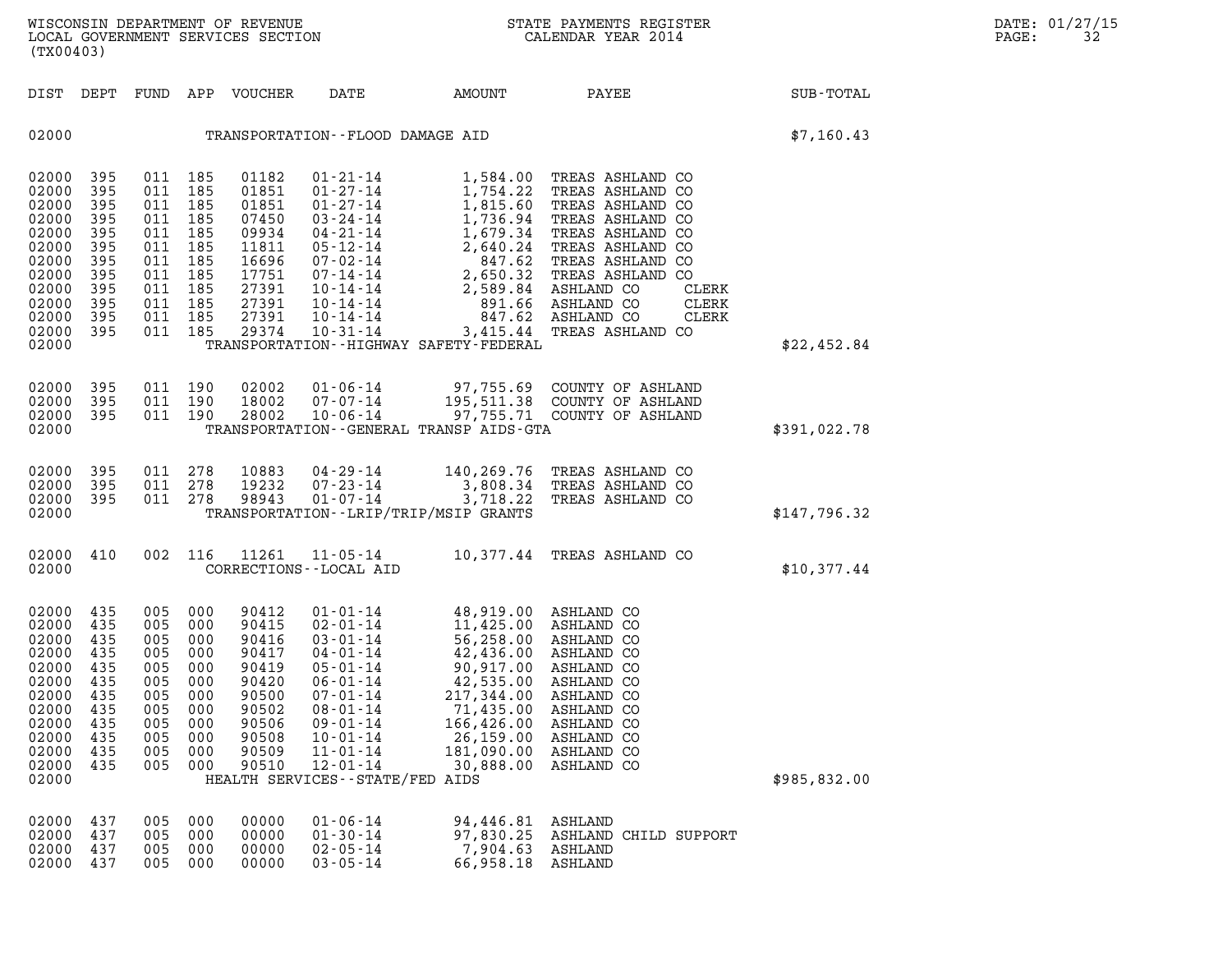(TX00403)

| (TX00403)                                                                                                                                                                                                                                                             |                                                                                                              |                                                                                                              |                                                                                                                                              |                                                                                                                                                                                                                                                                                              |                                                                                                                                                                                                                                 |                                                                                                                                                                                                                                                                           |                |  |
|-----------------------------------------------------------------------------------------------------------------------------------------------------------------------------------------------------------------------------------------------------------------------|--------------------------------------------------------------------------------------------------------------|--------------------------------------------------------------------------------------------------------------|----------------------------------------------------------------------------------------------------------------------------------------------|----------------------------------------------------------------------------------------------------------------------------------------------------------------------------------------------------------------------------------------------------------------------------------------------|---------------------------------------------------------------------------------------------------------------------------------------------------------------------------------------------------------------------------------|---------------------------------------------------------------------------------------------------------------------------------------------------------------------------------------------------------------------------------------------------------------------------|----------------|--|
| DIST<br>DEPT                                                                                                                                                                                                                                                          | FUND                                                                                                         | APP                                                                                                          | VOUCHER                                                                                                                                      | DATE                                                                                                                                                                                                                                                                                         | AMOUNT                                                                                                                                                                                                                          | PAYEE                                                                                                                                                                                                                                                                     | SUB-TOTAL      |  |
| 02000<br>437<br>02000<br>437<br>02000<br>437<br>02000<br>437<br>02000<br>437<br>02000<br>437<br>02000<br>437<br>02000<br>437<br>02000<br>437<br>02000<br>437<br>02000<br>437<br>02000<br>437<br>02000<br>437<br>02000<br>437<br>02000<br>437<br>437<br>02000<br>02000 | 005<br>005<br>005<br>005<br>005<br>005<br>005<br>005<br>005<br>005<br>005<br>005<br>005<br>005<br>005<br>005 | 000<br>000<br>000<br>000<br>000<br>000<br>000<br>000<br>000<br>000<br>000<br>000<br>000<br>000<br>000<br>000 | 00000<br>00000<br>00000<br>00000<br>00000<br>00000<br>00000<br>00000<br>00000<br>00000<br>00000<br>00000<br>00000<br>00000<br>00000<br>00000 | $04 - 07 - 14$<br>$04 - 10 - 14$<br>$04 - 30 - 14$<br>$05 - 05 - 14$<br>$06 - 05 - 14$<br>$07 - 07 - 14$<br>$07 - 30 - 14$<br>$08 - 05 - 14$<br>$08 - 29 - 14$<br>$09 - 05 - 14$<br>$10 - 06 - 14$<br>$10 - 30 - 14$<br>$11 - 03 - 14$<br>$11 - 04 - 14$<br>$11 - 05 - 14$<br>$12 - 05 - 14$ | 1,255.75<br>40,978.86<br>10,238.25<br>8,342.07<br>50,593.08<br>14,156.67<br>248,400.98<br>12,443.85<br>15,308.08<br>192.00<br>49,654.00<br>15,272.56 ASHLAND<br>11,826.28 ASHLAND<br>CHILDREN & FAMILIES - - STATE/FEDERAL AIDS | ASHLAND<br>3,305.33 ASHLAND CHILD SUPPORT<br>109,123.01 ASHLAND CHILD SUPPORT<br>ASHLAND<br>ASHLAND<br>ASHLAND<br>ASHLAND CHILD SUPPORT<br>ASHLAND<br>ASHLAND<br>ASHLAND<br>ASHLAND<br>144,453.13 ASHLAND CHILD SUPPORT<br>ASHLAND CHILD SUPPORT<br>ASHLAND CHILD SUPPORT | \$1,002,683.77 |  |
| 02000<br>455<br>02000                                                                                                                                                                                                                                                 | 002                                                                                                          | 221                                                                                                          | 13                                                                                                                                           | $07 - 30 - 14$                                                                                                                                                                                                                                                                               | 400.00<br>JUSTICE -- LAW ENFORCEMENT SERVICES AID                                                                                                                                                                               | TREAS ASHLAND CNTY                                                                                                                                                                                                                                                        | \$400.00       |  |
| 02000<br>455<br>02000                                                                                                                                                                                                                                                 | 002                                                                                                          | 231                                                                                                          | 01085                                                                                                                                        | $02 - 11 - 14$<br>JUSTICE - - LAW ENFORCEMENT TRAINING                                                                                                                                                                                                                                       | 5,760.00                                                                                                                                                                                                                        | TREAS ASHLAND CNTY                                                                                                                                                                                                                                                        | \$5,760.00     |  |
| 02000<br>455<br>02000                                                                                                                                                                                                                                                 | 002                                                                                                          | 251                                                                                                          | 02134                                                                                                                                        | $03 - 25 - 14$<br>JUSTICE - - TRUANCY PROGRAM - GRANT FUNDS                                                                                                                                                                                                                                  | 4,992.33                                                                                                                                                                                                                        | TREAS ASHLAND CO                                                                                                                                                                                                                                                          | \$4,992.33     |  |
| 02000<br>455<br>02000                                                                                                                                                                                                                                                 | 002                                                                                                          | 263                                                                                                          | 004                                                                                                                                          | $01 - 10 - 14$<br>JUSTICE - - TRIBAL LAW ENFORCEMENT                                                                                                                                                                                                                                         | 49,755.00                                                                                                                                                                                                                       | TREAS ASHLAND CO                                                                                                                                                                                                                                                          | \$49,755.00    |  |
| 02000<br>455<br>02000<br>455<br>02000<br>455<br>02000<br>455<br>02000                                                                                                                                                                                                 | 002<br>002<br>002<br>002                                                                                     | 279<br>279<br>279<br>279                                                                                     | 00656<br>02094<br>02094<br>02094                                                                                                             | $08 - 22 - 14$<br>$03 - 18 - 14$<br>$03 - 18 - 14$<br>$03 - 18 - 14$                                                                                                                                                                                                                         | 41,800.27<br>42,457.22<br>38,632.39<br>JUSTICE - TREAT ALTERN TO DETENTION - GRANT                                                                                                                                              | 82,324.62 TREAS ASHLAND CO<br>TREAS ASHLAND CO<br>TREAS ASHLAND CO<br>TREAS ASHLAND CO                                                                                                                                                                                    | \$205, 214.50  |  |
| 02000<br>455<br>02000                                                                                                                                                                                                                                                 | 002                                                                                                          | 532                                                                                                          |                                                                                                                                              | 07-22-14                                                                                                                                                                                                                                                                                     | 16,150.50<br>JUSTICE -- VICTIM/WITNESS ASSISTANCE SERV                                                                                                                                                                          | TREAS ASHLAND CO                                                                                                                                                                                                                                                          | \$16, 150.50   |  |
| 02000<br>455<br>02000                                                                                                                                                                                                                                                 | 002                                                                                                          | 539                                                                                                          | 008                                                                                                                                          | $03 - 10 - 14$<br>JUSTICE - - VICTIM/WITNESS SERVICES                                                                                                                                                                                                                                        |                                                                                                                                                                                                                                 | 16,623.58 TREAS ASHLAND CO                                                                                                                                                                                                                                                | \$16,623.58    |  |
| 02000<br>465<br>02000                                                                                                                                                                                                                                                 | 002                                                                                                          | 308                                                                                                          | 00119                                                                                                                                        | $11 - 20 - 14$                                                                                                                                                                                                                                                                               | MILITARY AFFAIRS-EMER MGMT-RESPONSE EQMT                                                                                                                                                                                        | 7,180.00 TREAS ASHLAND CO                                                                                                                                                                                                                                                 | \$7,180.00     |  |
| 02000 465                                                                                                                                                                                                                                                             |                                                                                                              | 002 337                                                                                                      | 01529                                                                                                                                        | $07 - 09 - 14$                                                                                                                                                                                                                                                                               |                                                                                                                                                                                                                                 | 2,882.00 TREAS ASHLAND CO                                                                                                                                                                                                                                                 |                |  |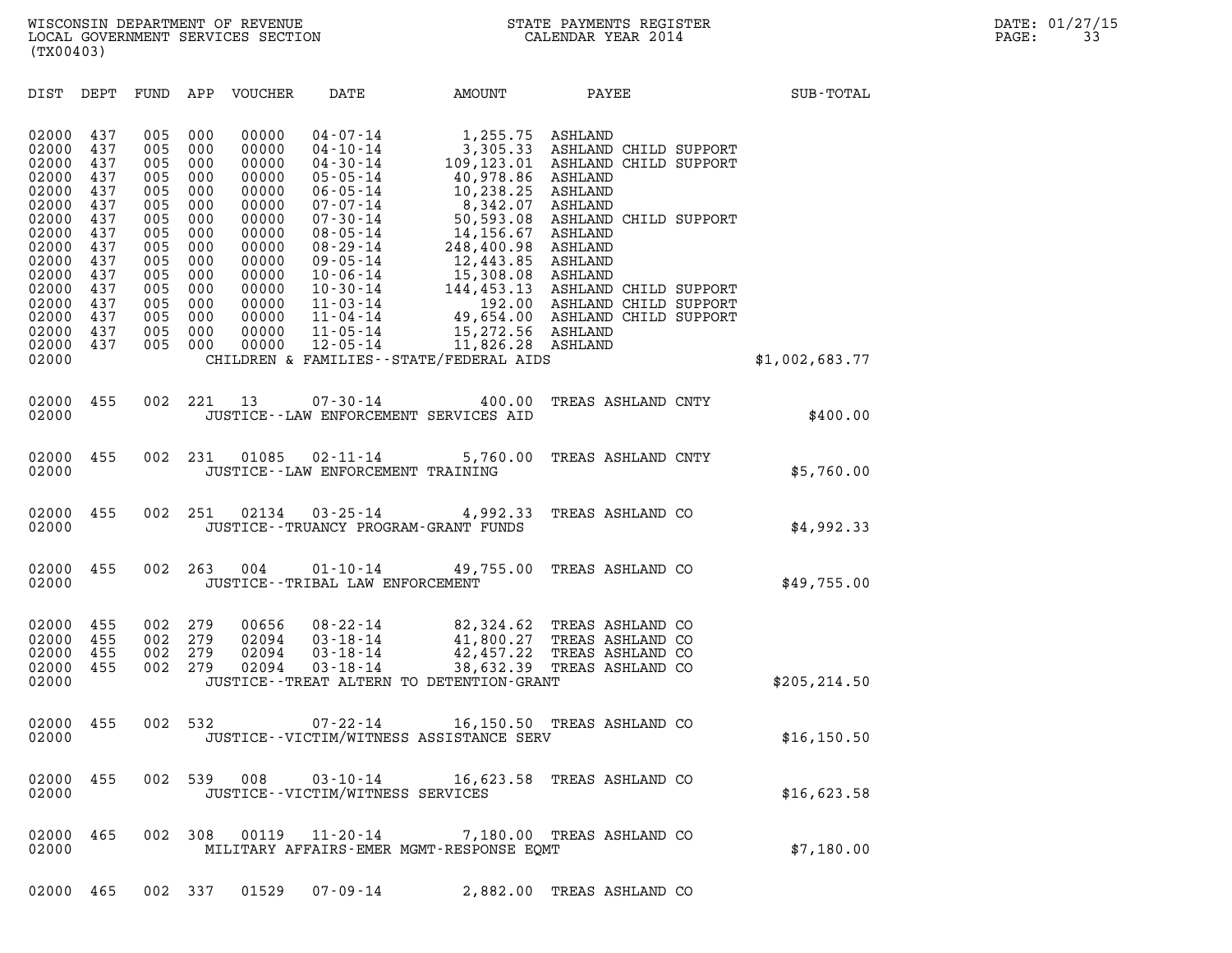| (TX00403)                                                                                                                                                                                          |                                                                                                                                                 |                                                                                                                                                 |                                                                                                                                                 |                                                                                                                                                                                           |                                                                                                                                                                                                                                                                                                                                                                                                                                |                                                                                                                                                                                                                                                                                                                                                                                                                                                              |                                                                                                                                                                                                                                                                                                                                                                                                                                  |              |
|----------------------------------------------------------------------------------------------------------------------------------------------------------------------------------------------------|-------------------------------------------------------------------------------------------------------------------------------------------------|-------------------------------------------------------------------------------------------------------------------------------------------------|-------------------------------------------------------------------------------------------------------------------------------------------------|-------------------------------------------------------------------------------------------------------------------------------------------------------------------------------------------|--------------------------------------------------------------------------------------------------------------------------------------------------------------------------------------------------------------------------------------------------------------------------------------------------------------------------------------------------------------------------------------------------------------------------------|--------------------------------------------------------------------------------------------------------------------------------------------------------------------------------------------------------------------------------------------------------------------------------------------------------------------------------------------------------------------------------------------------------------------------------------------------------------|----------------------------------------------------------------------------------------------------------------------------------------------------------------------------------------------------------------------------------------------------------------------------------------------------------------------------------------------------------------------------------------------------------------------------------|--------------|
| DIST                                                                                                                                                                                               | DEPT                                                                                                                                            |                                                                                                                                                 |                                                                                                                                                 | FUND APP VOUCHER                                                                                                                                                                          | DATE                                                                                                                                                                                                                                                                                                                                                                                                                           |                                                                                                                                                                                                                                                                                                                                                                                                                                                              | AMOUNT PAYEE                                                                                                                                                                                                                                                                                                                                                                                                                     | SUB-TOTAL    |
| 02000                                                                                                                                                                                              |                                                                                                                                                 |                                                                                                                                                 |                                                                                                                                                 |                                                                                                                                                                                           | MILITARY AFFAIRS-EMERGENCY MGMT PLANNING                                                                                                                                                                                                                                                                                                                                                                                       |                                                                                                                                                                                                                                                                                                                                                                                                                                                              |                                                                                                                                                                                                                                                                                                                                                                                                                                  | \$2,882.00   |
| 02000<br>02000<br>02000<br>02000<br>02000                                                                                                                                                          | 465<br>465<br>465<br>465                                                                                                                        | 002<br>002<br>002<br>002                                                                                                                        | 342<br>342<br>342<br>342                                                                                                                        | 00270<br>00965<br>01109<br>01594                                                                                                                                                          | $10 - 07 - 14$<br>01-15-14<br>05-16-14<br>07-11-14<br>MILITARY AFFAIRS-EMERGENCY MGMT-FED FUND                                                                                                                                                                                                                                                                                                                                 |                                                                                                                                                                                                                                                                                                                                                                                                                                                              | 13,761.26 TREAS ASHLAND CO<br>15,805.21 TREAS ASHLAND CO<br>24,764.00 TREAS ASHLAND CO<br>15,563.45 TREAS ASHLAND CO                                                                                                                                                                                                                                                                                                             | \$69,893.92  |
| 02000<br>02000                                                                                                                                                                                     | 465                                                                                                                                             | 072                                                                                                                                             | 364                                                                                                                                             |                                                                                                                                                                                           | MILITARY AFFAIRS-EMER MGMT-PLANNING AID                                                                                                                                                                                                                                                                                                                                                                                        |                                                                                                                                                                                                                                                                                                                                                                                                                                                              | 00917  01-10-14  2,650.00 TREAS ASHLAND CO                                                                                                                                                                                                                                                                                                                                                                                       | \$2,650.00   |
| 02000<br>02000                                                                                                                                                                                     | 485                                                                                                                                             | 002                                                                                                                                             | 127                                                                                                                                             |                                                                                                                                                                                           | 05693 05-22-14 850.00<br>VETERANS AFFAIRS GRANTS                                                                                                                                                                                                                                                                                                                                                                               |                                                                                                                                                                                                                                                                                                                                                                                                                                                              | TREAS ASHLAND CO                                                                                                                                                                                                                                                                                                                                                                                                                 | \$850.00     |
| 02000<br>02000                                                                                                                                                                                     | 485                                                                                                                                             | 082                                                                                                                                             | 267                                                                                                                                             |                                                                                                                                                                                           | VETERANS AFFAIRS -- GRANTS TO COUNTIES                                                                                                                                                                                                                                                                                                                                                                                         |                                                                                                                                                                                                                                                                                                                                                                                                                                                              | 05693  05-22-14  3,825.00 TREAS ASHLAND CO                                                                                                                                                                                                                                                                                                                                                                                       | \$3,825.00   |
| 02000<br>02000                                                                                                                                                                                     | 485                                                                                                                                             | 082                                                                                                                                             | 280                                                                                                                                             | 03391                                                                                                                                                                                     | $01 - 30 - 14$ 712.87<br>VETERANS AFFAIRS - - GRANTS                                                                                                                                                                                                                                                                                                                                                                           |                                                                                                                                                                                                                                                                                                                                                                                                                                                              | TREAS ASHLAND CO                                                                                                                                                                                                                                                                                                                                                                                                                 | \$712.87     |
| 02000<br>02000                                                                                                                                                                                     | 485                                                                                                                                             | 083                                                                                                                                             | 370                                                                                                                                             | 05693                                                                                                                                                                                     | VETERANS AFFAIRS -- GRANTS TO COUNTIES                                                                                                                                                                                                                                                                                                                                                                                         |                                                                                                                                                                                                                                                                                                                                                                                                                                                              | 05-22-14 3,825.00 TREAS ASHLAND CO                                                                                                                                                                                                                                                                                                                                                                                               | \$3,825.00   |
| 02000<br>02000<br>02000<br>02000<br>02000<br>02000<br>02000<br>02000<br>02000<br>02000<br>02000<br>02000<br>02000<br>02000<br>02000<br>02000<br>02000<br>02000<br>02000<br>02000<br>02000<br>02000 | 505<br>505<br>505<br>505<br>505<br>505<br>505<br>505<br>505<br>505<br>505<br>505<br>505<br>505<br>505<br>505<br>505<br>505<br>505<br>505<br>505 | 002<br>002<br>002<br>002<br>002<br>002<br>002<br>002<br>002<br>002<br>002<br>002<br>002<br>002<br>002<br>002<br>002<br>002<br>002<br>002<br>002 | 155<br>155<br>155<br>155<br>155<br>155<br>155<br>155<br>155<br>155<br>155<br>155<br>155<br>155<br>155<br>155<br>155<br>155<br>155<br>155<br>155 | 60053<br>60129<br>60216<br>60336<br>60336<br>60407<br>60407<br>60442<br>60442<br>60514<br>60514<br>60589<br>60589<br>60589<br>60661<br>60661<br>60661<br>60762<br>60762<br>60804<br>60804 | $08 - 07 - 14$<br>$09 - 09 - 14$<br>$11 - 26 - 14$<br>$12 - 12 - 14$<br>$12 - 12 - 14$<br>$01 - 24 - 14$<br>$01 - 24 - 14$<br>$02 - 07 - 14$<br>$02 - 07 - 14$<br>$03 - 12 - 14$<br>$03 - 12 - 14$<br>$04 - 09 - 14$<br>$04 - 09 - 14$<br>$04 - 09 - 14$<br>$05 - 08 - 14$<br>$05 - 08 - 14$<br>$05 - 08 - 14$<br>$06 - 25 - 14$<br>$06 - 25 - 14$<br>$07 - 09 - 14$<br>$07 - 09 - 14$<br>DOA-HOUSING ASSISTANCE-FEDERAL FUNDS | 1,556.00<br>2,331.00<br>3,395.00<br>295.00<br>4,106.00<br>309.00<br>1,946.00<br>$\begin{array}{r} 2\, , 0\, 3\, 0\, .\, 0\, 0\ {\color{red} 7\, 6\, .\, 0\, 0} \ {\color{red} 1\, ,\, 8\, 2\, 1\, .\, 0\, 0} \ {\color{red} 2\, ,\, 0\, 5\, 1\, .\, 0\, 0} \ {\color{red} 1\, ,\, 6\, 1\, 4\, .\, 0\, 0} \ {\color{red} 1\, ,\, 6\, 1\, 4\, .\, 0\, 0} \end{array}$<br>1,439.00<br>2,387.00<br>1,439.00<br>29.00<br>1,850.00<br>330.00<br>1,731.00<br>189.00 | TREAS ASHLAND CO<br>TREAS ASHLAND CO<br>TREAS ASHLAND CO<br>TREAS ASHLAND CO<br>TREAS ASHLAND CO<br>TREAS ASHLAND CO<br>TREAS ASHLAND CO<br>TREAS ASHLAND CO<br>TREAS ASHLAND CO<br>TREAS ASHLAND CO<br>TREAS ASHLAND CO<br>TREAS ASHLAND CO<br>TREAS ASHLAND CO<br>TREAS ASHLAND CO<br>TREAS ASHLAND CO<br>TREAS ASHLAND CO<br>TREAS ASHLAND CO<br>TREAS ASHLAND CO<br>TREAS ASHLAND CO<br>TREAS ASHLAND CO<br>TREAS ASHLAND CO | \$31, 123.00 |
|                                                                                                                                                                                                    |                                                                                                                                                 |                                                                                                                                                 |                                                                                                                                                 |                                                                                                                                                                                           |                                                                                                                                                                                                                                                                                                                                                                                                                                |                                                                                                                                                                                                                                                                                                                                                                                                                                                              |                                                                                                                                                                                                                                                                                                                                                                                                                                  |              |

02000 505 035 371 60053 08-07-14 454.00 TREAS ASHLAND CO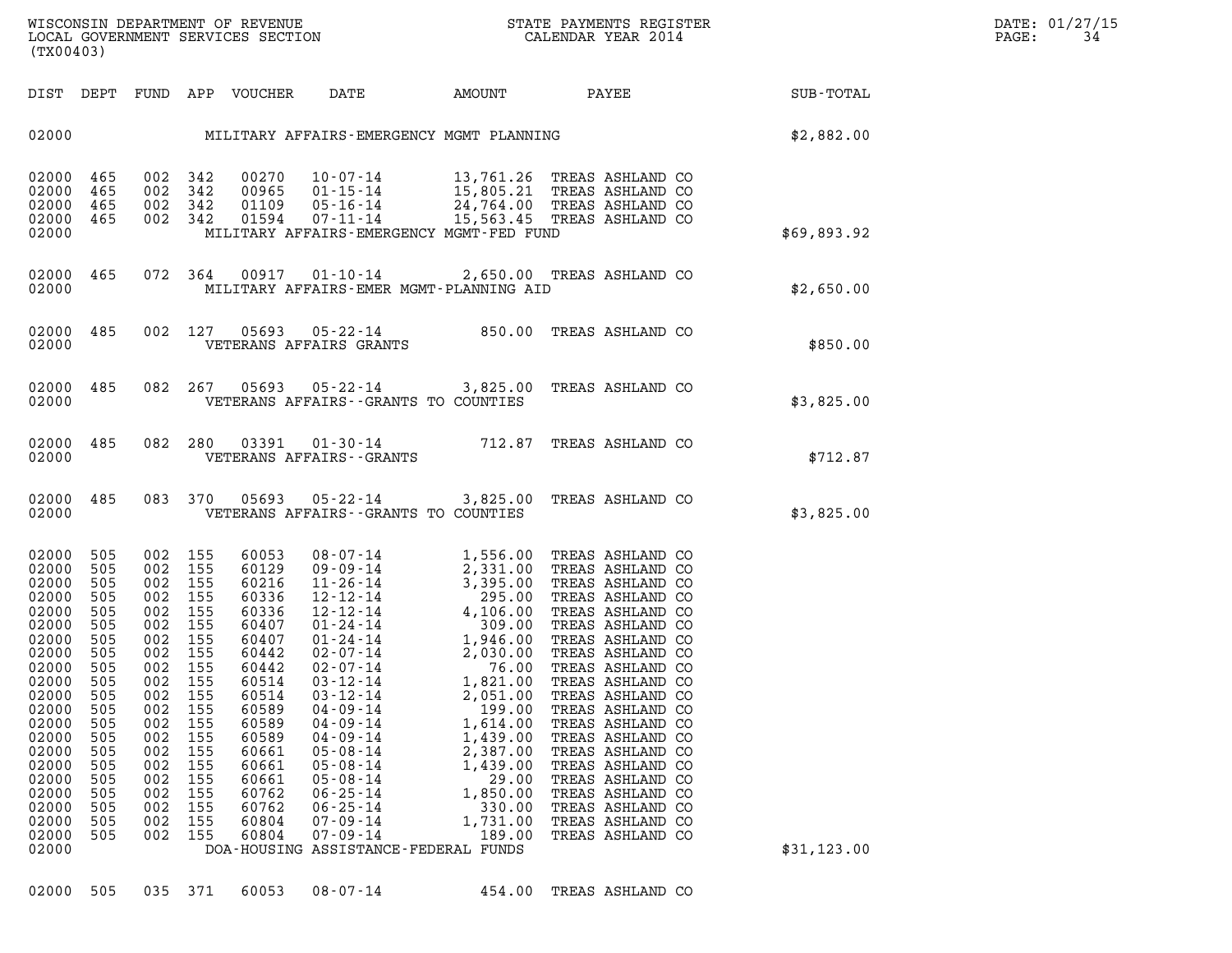| (TX00403)                                                                                                                                                                                                                                                                  |                                                                                                                                                                                                         |                                                                                                                                                                                                         |                                                                                                                                                                                                         |                                                                                                                                                                                                                                                                   |                                              |                                                                                                                                                                                                                                                                              |                                                                                                                                                                                                                                                                                                                                                                                                                                                                                                                                                                                                  |                  |
|----------------------------------------------------------------------------------------------------------------------------------------------------------------------------------------------------------------------------------------------------------------------------|---------------------------------------------------------------------------------------------------------------------------------------------------------------------------------------------------------|---------------------------------------------------------------------------------------------------------------------------------------------------------------------------------------------------------|---------------------------------------------------------------------------------------------------------------------------------------------------------------------------------------------------------|-------------------------------------------------------------------------------------------------------------------------------------------------------------------------------------------------------------------------------------------------------------------|----------------------------------------------|------------------------------------------------------------------------------------------------------------------------------------------------------------------------------------------------------------------------------------------------------------------------------|--------------------------------------------------------------------------------------------------------------------------------------------------------------------------------------------------------------------------------------------------------------------------------------------------------------------------------------------------------------------------------------------------------------------------------------------------------------------------------------------------------------------------------------------------------------------------------------------------|------------------|
| DIST                                                                                                                                                                                                                                                                       | DEPT                                                                                                                                                                                                    | FUND                                                                                                                                                                                                    | APP                                                                                                                                                                                                     | VOUCHER                                                                                                                                                                                                                                                           | DATE                                         | AMOUNT                                                                                                                                                                                                                                                                       | PAYEE                                                                                                                                                                                                                                                                                                                                                                                                                                                                                                                                                                                            | SUB-TOTAL        |
| 02000<br>02000<br>02000<br>02000<br>02000<br>02000<br>02000<br>02000<br>02000<br>02000<br>02000<br>02000<br>02000<br>02000<br>02000<br>02000<br>02000<br>02000<br>02000<br>02000<br>02000<br>02000<br>02000<br>02000<br>02000<br>02000<br>02000<br>02000<br>02000<br>02000 | 505<br>505<br>505<br>505<br>505<br>505<br>505<br>505<br>505<br>505<br>505<br>505<br>505<br>505<br>505<br>505<br>505<br>505<br>505<br>505<br>505<br>505<br>505<br>505<br>505<br>505<br>505<br>505<br>505 | 035<br>035<br>035<br>035<br>035<br>035<br>035<br>035<br>035<br>035<br>035<br>035<br>035<br>035<br>035<br>035<br>035<br>035<br>035<br>035<br>035<br>035<br>035<br>035<br>035<br>035<br>035<br>035<br>035 | 371<br>371<br>371<br>371<br>371<br>371<br>371<br>371<br>371<br>371<br>371<br>371<br>371<br>371<br>371<br>371<br>371<br>371<br>371<br>371<br>371<br>371<br>371<br>371<br>371<br>371<br>371<br>371<br>371 | 60053<br>60053<br>60129<br>60129<br>60216<br>60216<br>60317<br>60317<br>60336<br>60336<br>60336<br>60407<br>60407<br>60407<br>60442<br>60442<br>60514<br>60514<br>60514<br>60589<br>60589<br>60661<br>60661<br>60762<br>60762<br>60762<br>60804<br>60804<br>60804 | DOA--PUBLIC BENEFITS FUND                    | $\begin{array}{cccc} 08-07-14 & 68.00 \\ 08-07-14 & 596.00 \\ 09-09-14 & 672.00 \\ 09-09-14 & 672.00 \\ 11-26-14 & 3,086.00 \\ 12-12-14 & 568.00 \\ 12-12-14 & 1,132.00 \\ 12-12-14 & 1,291.00 \\ 12-12-14 & 1,291.00 \\ 12-12-14 & 90.00 \\ 01-24-14 & 90.00 \\ 01-24-14 &$ | TREAS ASHLAND CO<br>TREAS ASHLAND CO<br>TREAS ASHLAND CO<br>TREAS ASHLAND CO<br>TREAS ASHLAND CO<br>TREAS ASHLAND CO<br>TREAS ASHLAND CO<br>TREAS ASHLAND CO<br>TREAS ASHLAND CO<br>TREAS ASHLAND CO<br>TREAS ASHLAND CO<br>TREAS ASHLAND CO<br>TREAS ASHLAND CO<br>TREAS ASHLAND CO<br>TREAS ASHLAND CO<br>TREAS ASHLAND CO<br>TREAS ASHLAND CO<br>TREAS ASHLAND CO<br>TREAS ASHLAND CO<br>TREAS ASHLAND CO<br>TREAS ASHLAND CO<br>TREAS ASHLAND CO<br>TREAS ASHLAND CO<br>TREAS ASHLAND CO<br>TREAS ASHLAND CO<br>TREAS ASHLAND CO<br>TREAS ASHLAND CO<br>TREAS ASHLAND CO<br>TREAS ASHLAND CO | \$20,891.00      |
| 02000<br>02000                                                                                                                                                                                                                                                             | 505                                                                                                                                                                                                     | 089                                                                                                                                                                                                     | 166                                                                                                                                                                                                     | 00143                                                                                                                                                                                                                                                             | $08 - 11 - 14$<br>DOA--LAND INFORMATION FUND |                                                                                                                                                                                                                                                                              | 40,001.00 TREAS ASHLAND CO                                                                                                                                                                                                                                                                                                                                                                                                                                                                                                                                                                       | \$40,001.00      |
| 02000<br>02000<br>02000                                                                                                                                                                                                                                                    | 835<br>835                                                                                                                                                                                              | 002<br>002                                                                                                                                                                                              | 105<br>105                                                                                                                                                                                              | 42934<br>80037                                                                                                                                                                                                                                                    | REVENUE - - STATE SHARED REVENUES            | 07-28-14 157,518.17 TREAS ASHLAND CO<br>11-17-14 854,855.66 TREAS ASHLAND CO                                                                                                                                                                                                 |                                                                                                                                                                                                                                                                                                                                                                                                                                                                                                                                                                                                  | \$1,012,373.83   |
| 02000<br>02000                                                                                                                                                                                                                                                             | 835                                                                                                                                                                                                     | 002                                                                                                                                                                                                     | 109                                                                                                                                                                                                     | 01002                                                                                                                                                                                                                                                             | REVENUE - - EXEMPT COMPUTER AID              | 07-28-14 13,597.00 TREAS ASHLAND CO                                                                                                                                                                                                                                          |                                                                                                                                                                                                                                                                                                                                                                                                                                                                                                                                                                                                  | \$13,597.00      |
| 02000<br>02000<br>02000                                                                                                                                                                                                                                                    | 835<br>835                                                                                                                                                                                              | 002<br>002                                                                                                                                                                                              | 302<br>302                                                                                                                                                                                              | 10002<br>11002                                                                                                                                                                                                                                                    | $07 - 28 - 14$<br>$07 - 28 - 14$             | REVENUE-FIRST DOLLAR/SCHOOL LEVY CREDITS                                                                                                                                                                                                                                     | 1,754,375.86 TREAS ASHLAND CO<br>507,593.77 TREAS ASHLAND CO                                                                                                                                                                                                                                                                                                                                                                                                                                                                                                                                     | \$2, 261, 969.63 |
| 02000<br>02000                                                                                                                                                                                                                                                             | 835                                                                                                                                                                                                     | 021 363                                                                                                                                                                                                 |                                                                                                                                                                                                         | 37283                                                                                                                                                                                                                                                             | $03 - 24 - 14$<br>REVENUE--LOTTERY CREDIT -  | 402,239.12                                                                                                                                                                                                                                                                   | TREAS ASHLAND CO                                                                                                                                                                                                                                                                                                                                                                                                                                                                                                                                                                                 | \$402, 239.12    |
| 02000                                                                                                                                                                                                                                                                      |                                                                                                                                                                                                         |                                                                                                                                                                                                         |                                                                                                                                                                                                         |                                                                                                                                                                                                                                                                   | DISTRICT TOTAL APPROPRIATIONS                |                                                                                                                                                                                                                                                                              |                                                                                                                                                                                                                                                                                                                                                                                                                                                                                                                                                                                                  | \$7,400,310.54   |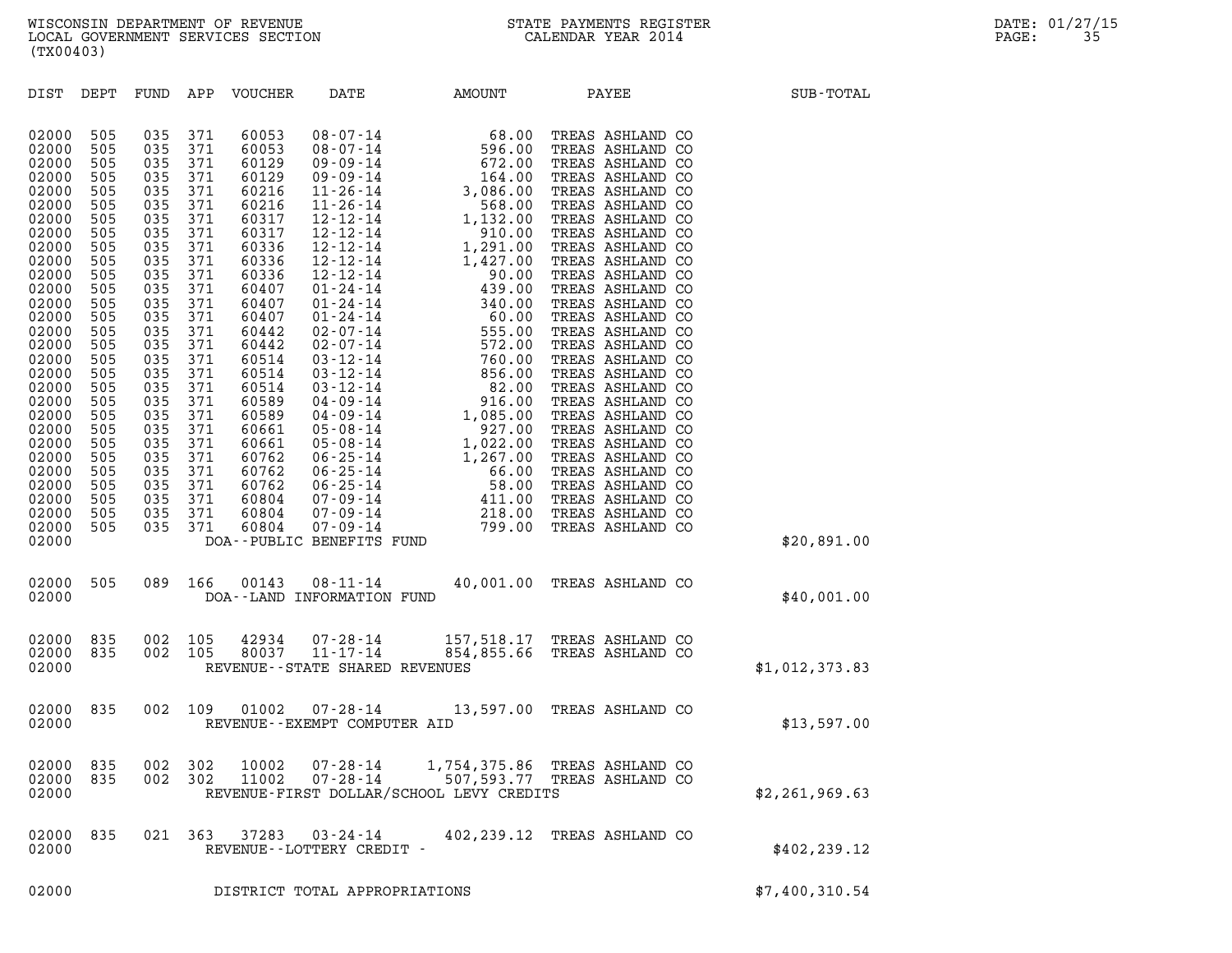| $\mathtt{DATE}$ : | 01/27/15 |
|-------------------|----------|
| PAGE:             | 36       |

| (TX00403)      |                                            |                                          |                |                                                        |                                            |                                                                                                                                                                                        |              | DATE: 01/27/15<br>$\mathtt{PAGE}$ :<br>36 |
|----------------|--------------------------------------------|------------------------------------------|----------------|--------------------------------------------------------|--------------------------------------------|----------------------------------------------------------------------------------------------------------------------------------------------------------------------------------------|--------------|-------------------------------------------|
|                |                                            |                                          |                |                                                        |                                            | DIST DEPT FUND APP VOUCHER DATE AMOUNT PAYEE                                                                                                                                           | SUB-TOTAL    |                                           |
| 02002          | 02002 165                                  |                                          |                |                                                        | SAFETY/PROF SERV--FIRE INSURANCE DUES      | 002 225 00020 06-30-14 1,024.26 TREAS TN AGENDA                                                                                                                                        | \$1,024.26   |                                           |
| 02002          | 02002 370<br>02002 370                     |                                          |                |                                                        | NAT RESOURCES-SEVERANCE/YIELD/WITHDRAWAL   | $\begin{array}{cccc} 000 & 001 & 01 \text{DNR} & 06-19-14 & 948.23 & \text{TREAS TOWN AGENDA} \\ 000 & 001 & 02 \text{DNR} & 09-11-14 & 634.81 & \text{TREAS TOWN AGENDA} \end{array}$ | \$1,583.04   |                                           |
|                | 02002 370                                  |                                          | 002 503 16349  |                                                        | 02002 MAT RESOURCES--AIDS IN LIEU OF TAXES | 01-30-14 5,288.69 TREAS TN AGENDA<br>TOWN SHARE 706.61                                                                                                                                 | \$5,288.69   |                                           |
| 02002          | 02002 370<br>02002 370                     |                                          |                |                                                        | NAT RESOURCES--FOREST CROP/MFL/CO FOREST   | 012 571 37139 06-16-14 1,871.39 TREAS TN AGENDA<br>012 571 37139 06-16-14 4,517.54 TREAS TN AGENDA                                                                                     | \$6,388.93   |                                           |
| 02002          | 02002 370<br>02002 370<br>02002 370        |                                          |                |                                                        | NAT RESOURCES--AIDS IN LIEU OF TAXES       | 012 579 19058 04-16-14 3,767.96 TREAS TN AGENDA<br>012 579 19058 04-16-14 4,929.94 TREAS TN AGENDA<br>012 579 19058 04-16-14 60.00 TREAS TN AGENDA                                     | \$8,757.90   |                                           |
|                | 02002 370                                  |                                          |                | 02002 MAT RESOURCES--RU RECYCLING GRANT                |                                            | 074 670 41229 05-23-14 2,225.17 TREAS TN AGENDA                                                                                                                                        | \$2,225.17   |                                           |
| 02002          | 02002 395                                  |                                          |                | TRANSPORTATION -- FLOOD DAMAGE AID                     |                                            | 011 174 22165 08-25-14 10,262.02 TREAS TN AGENDA                                                                                                                                       | \$10, 262.02 |                                           |
| 02002<br>02002 | 02002 395<br>02002 395<br>395<br>02002 395 | 011 191<br>011 191<br>011 191<br>011 191 |                |                                                        | TRANSPORTATION--GENERAL TRANSP AIDS-GTA    | 04020  01-06-14  34,475.34  TOWN OF AGENDA<br>10020  04-07-14  34,475.34  TOWN OF AGENDA<br>20020  07-07-14  34,475.34  TOWN OF AGENDA<br>30020  10-06-14  34,475.36  TOWN OF AGENDA   | \$137,901.38 |                                           |
| 02002          | 02002 395                                  |                                          | 011 278 23709  | 09-09-14                                               | TRANSPORTATION - - LRIP/TRIP/MSIP GRANTS   | 10,000.00 TREAS TN AGENDA                                                                                                                                                              | \$10,000.00  |                                           |
| 02002<br>02002 | 02002 835<br>835                           | 002 105<br>002 105                       | 42918<br>80021 | 07-28-14<br>11-17-14<br>REVENUE--STATE SHARED REVENUES | 24,627.66                                  | 4,342.89 TREAS TN AGENDA<br>TREAS TN AGENDA                                                                                                                                            | \$28,970.55  |                                           |
| 02002          | 02002 835                                  | 002 109                                  | 02020          | $07 - 28 - 14$<br>REVENUE--EXEMPT COMPUTER AID         |                                            | 3.00 TREAS TN AGENDA                                                                                                                                                                   | \$3.00       |                                           |
| 02002          |                                            |                                          |                | DISTRICT TOTAL APPROPRIATIONS                          |                                            |                                                                                                                                                                                        | \$212,404.94 |                                           |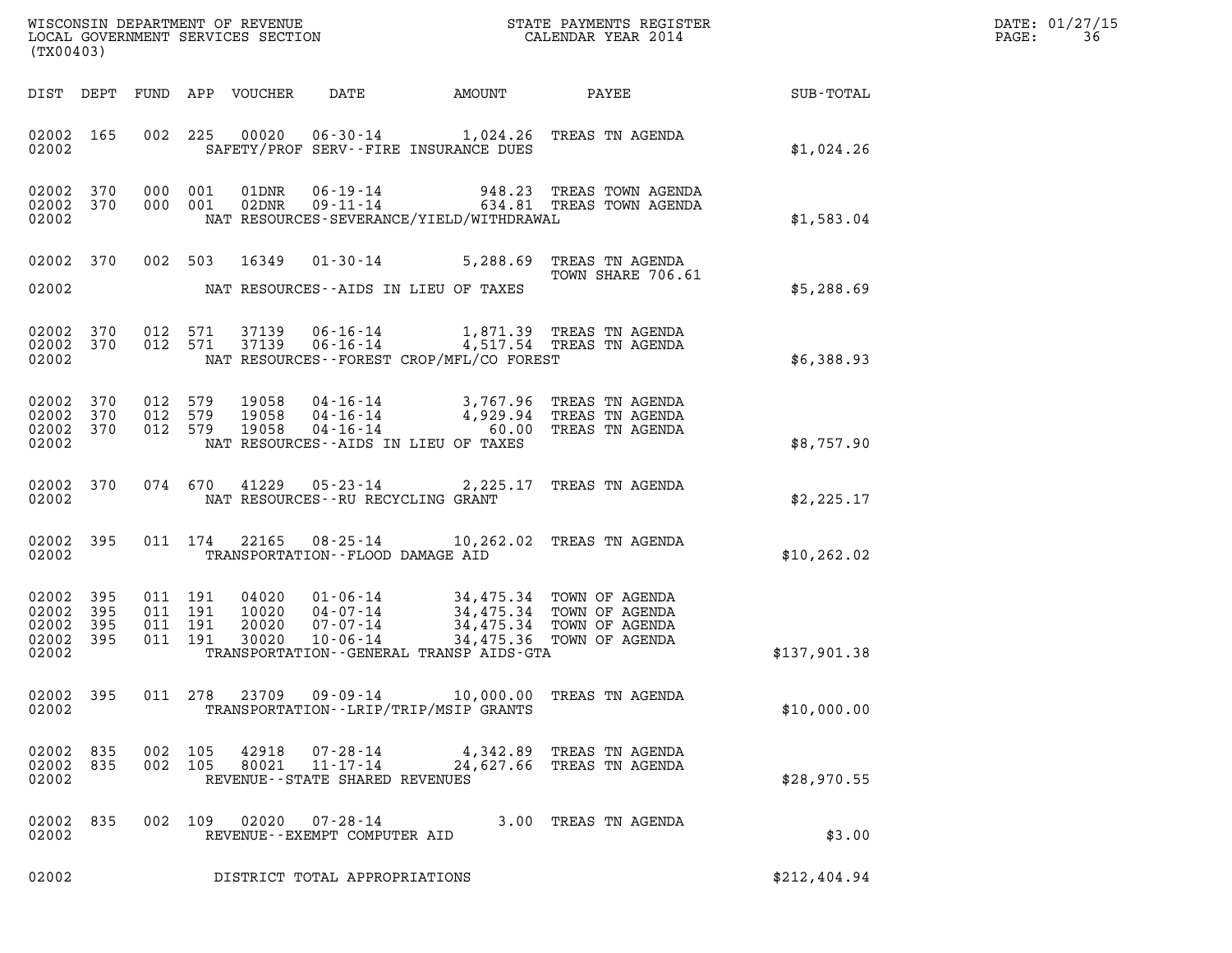|                                               |                   |                                          |         | WISCONSIN DEPARTMENT OF REVENUE   |                                                                    |                                              | STATE PAYMENTS REGISTER                                                                                          |              | DATE: 01/27/15 |
|-----------------------------------------------|-------------------|------------------------------------------|---------|-----------------------------------|--------------------------------------------------------------------|----------------------------------------------|------------------------------------------------------------------------------------------------------------------|--------------|----------------|
| (TX00403)                                     |                   |                                          |         | LOCAL GOVERNMENT SERVICES SECTION |                                                                    |                                              | CALENDAR YEAR 2014                                                                                               |              | PAGE:<br>37    |
|                                               | DIST DEPT         |                                          |         | FUND APP VOUCHER                  | DATE                                                               | AMOUNT                                       | PAYEE                                                                                                            | SUB-TOTAL    |                |
| 02004 165<br>02004                            |                   | 002                                      | 225     | 00021                             | 06-30-14                                                           | SAFETY/PROF SERV--FIRE INSURANCE DUES        | 1,060.20 TREAS TN ASHLAND                                                                                        | \$1,060.20   |                |
| 02004 370<br>02004                            |                   | 000 001                                  |         | 03DNR                             | 11-04-14                                                           | NAT RESOURCES-SEVERANCE/YIELD/WITHDRAWAL     | 143.36 TREAS TOWN ASHLAND                                                                                        | \$143.36     |                |
| 02004 370<br>02004                            |                   |                                          | 012 571 | 37140                             | $06 - 16 - 14$                                                     | NAT RESOURCES - - FOREST CROP/MFL/CO FOREST  | 733.28 TREAS TN ASHLAND                                                                                          | \$733.28     |                |
| 02004 395<br>02004 395<br>02004               |                   | 011 174<br>011 174                       |         | 23341<br>24458                    | 09 - 09 - 14<br>$09 - 18 - 14$<br>TRANSPORTATION--FLOOD DAMAGE AID |                                              | 10,262.02 TREAS TN ASHLAND<br>46,301.21 TREAS TN ASHLAND                                                         | \$56, 563.23 |                |
| 02004 395<br>02004<br>02004<br>02004<br>02004 | 395<br>395<br>395 | 011 191<br>011 191<br>011 191<br>011 191 |         | 04021<br>10021<br>20021<br>30021  | 01-06-14<br>04-07-14<br>07-07-14<br>$10 - 06 - 14$                 | TRANSPORTATION - - GENERAL TRANSP AIDS - GTA | 28,584.79 TOWN OF ASHLAND<br>28,584.79 TOWN OF ASHLAND<br>28,584.79 TOWN OF ASHLAND<br>28,584.80 TOWN OF ASHLAND | \$114,339.17 |                |
| 02004 465<br>02004                            |                   | 002 305                                  |         | 01323                             | 07-07-14                                                           | MILITARY AFFAIRS-EMER MGMT-DISASTER RECO     | 2,278.41 TREAS TN ASHLAND                                                                                        | \$2,278.41   |                |
| 02004 465<br>02004                            |                   | 002 342                                  |         | 01323                             | 07-07-14                                                           | MILITARY AFFAIRS-EMERGENCY MGMT-FED FUND     | 13,670.49 TREAS TN ASHLAND                                                                                       | \$13,670.49  |                |
| 02004<br>02004 835<br>02004                   | 835               | 002 105<br>002 105                       |         | 42919<br>80022                    | $07 - 28 - 14$<br>11-17-14<br>REVENUE - - STATE SHARED REVENUES    |                                              | 10,051.28 TREAS TN ASHLAND<br>56,808.29 TREAS TN ASHLAND                                                         | \$66,859.57  |                |
| 02004 835<br>02004                            |                   | 002 109                                  |         | 02021                             | 07-28-14<br>REVENUE--EXEMPT COMPUTER AID                           |                                              | 7.00 TREAS TN ASHLAND                                                                                            | \$7.00       |                |
| 02004                                         |                   |                                          |         |                                   | DISTRICT TOTAL APPROPRIATIONS                                      |                                              |                                                                                                                  | \$255,654.71 |                |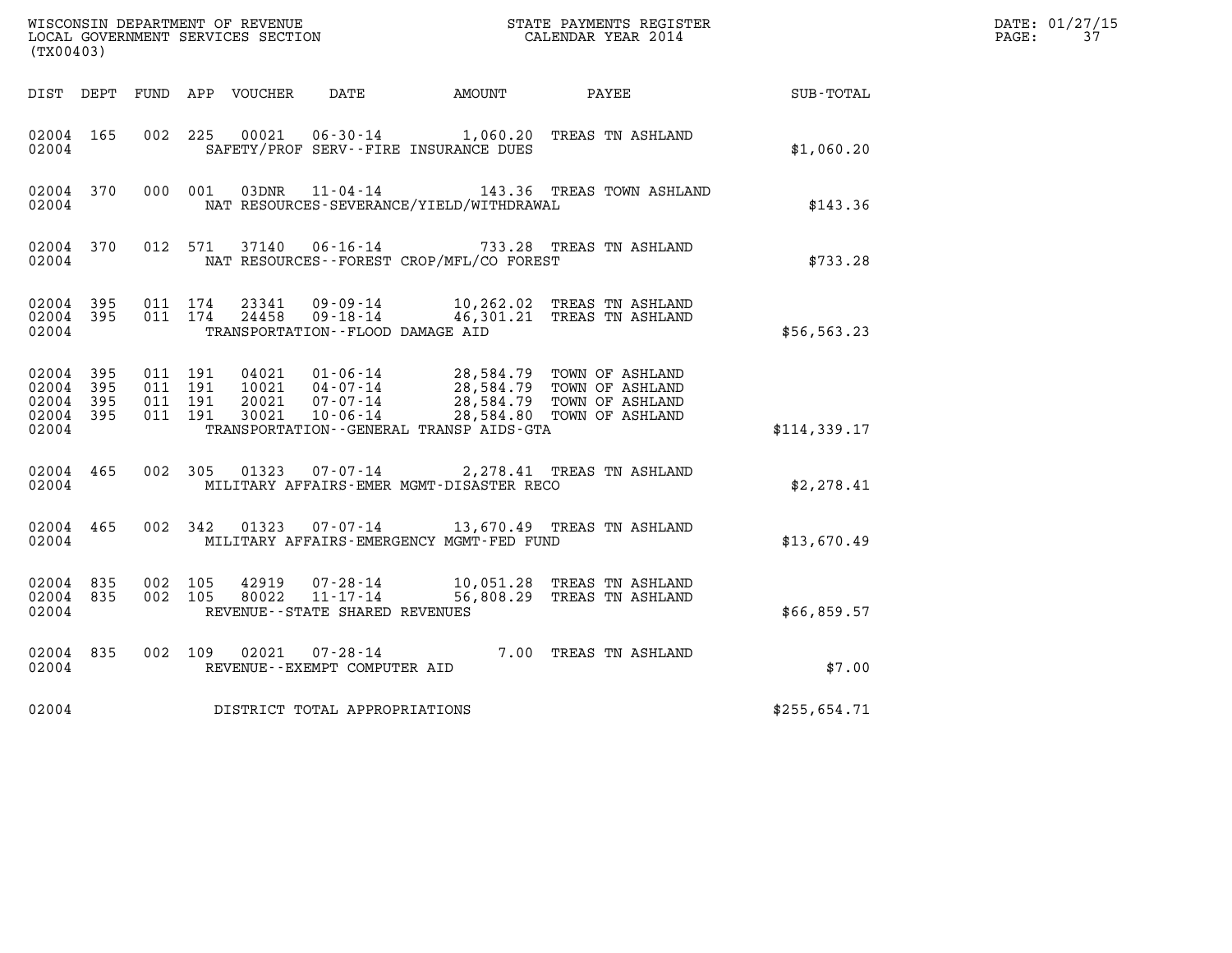| WISCONSIN DEPARTMENT OF REVENUE   | STATE PAYMENTS REGISTER | DATE: 01/27/15 |
|-----------------------------------|-------------------------|----------------|
| LOCAL GOVERNMENT SERVICES SECTION | CALENDAR YEAR 2014      | PAGE:          |

| WISCONSIN DEPARTMENT OF REVENUE<br>(TX00403)                                                      | LOCAL GOVERNMENT SERVICES SECTION                                                                                                                                               | STATE PAYMENTS REGISTER<br>CALENDAR YEAR 2014                                                                                    |               |
|---------------------------------------------------------------------------------------------------|---------------------------------------------------------------------------------------------------------------------------------------------------------------------------------|----------------------------------------------------------------------------------------------------------------------------------|---------------|
| DIST<br>DEPT<br>FUND                                                                              | APP<br><b>VOUCHER</b><br>DATE                                                                                                                                                   | AMOUNT<br>PAYEE                                                                                                                  | SUB-TOTAL     |
| 02006<br>165<br>002<br>02006                                                                      | 225<br>00022<br>$06 - 30 - 14$<br>SAFETY/PROF SERV--FIRE INSURANCE DUES                                                                                                         | 1,203.96<br>TREAS TN CHIPPEWA                                                                                                    | \$1,203.96    |
| 02006<br>370<br>000<br>02006<br>370<br>000<br>02006<br>370<br>000<br>02006                        | $06 - 19 - 14$<br>001<br>01DNR<br>001<br>$09 - 11 - 14$<br>02DNR<br>$11 - 04 - 14$<br>001<br>03DNR<br>NAT RESOURCES-SEVERANCE/YIELD/WITHDRAWAL                                  | 1,557.03<br>TREAS TOWN CHIPPEWA<br>126.99<br>TREAS TOWN CHIPPEWA<br>76.10<br>TREAS TOWN CHIPPEWA                                 | \$1,760.12    |
| 02006<br>370<br>012<br>02006                                                                      | 571<br>37141<br>$06 - 16 - 14$<br>NAT RESOURCES - - FOREST CROP/MFL/CO FOREST                                                                                                   | 2,463.33 TREAS TN CHIPPEWA                                                                                                       | \$2,463.33    |
| 370<br>012<br>02006<br>02006                                                                      | 579<br>19059<br>$04 - 16 - 14$<br>NAT RESOURCES - - AIDS IN LIEU OF TAXES                                                                                                       | 29.26<br>TREAS TN CHIPPEWA                                                                                                       | \$29.26       |
| 370<br>012<br>02006<br>02006                                                                      | 584<br>00084<br>$09 - 30 - 14$<br>NAT RESOURCES - - PMT IN LIEU OF TAXES                                                                                                        | 55,097.21<br>TREAS TN CHIPPEWA                                                                                                   | \$55,097.21   |
| 370<br>074<br>02006<br>02006                                                                      | 41230<br>670<br>$05 - 23 - 14$<br>NAT RESOURCES - - RU RECYCLING GRANT                                                                                                          | 2,173.08<br>TREAS TN CHIPPEWA                                                                                                    | \$2,173.08    |
| 02006<br>395<br>011<br>02006<br>395<br>011<br>02006<br>395<br>011<br>395<br>011<br>02006<br>02006 | 191<br>04022<br>$01 - 06 - 14$<br>10022<br>$04 - 07 - 14$<br>191<br>191<br>20022<br>$07 - 07 - 14$<br>191<br>30022<br>$10 - 06 - 14$<br>TRANSPORTATION--GENERAL TRANSP AIDS-GTA | 50,591.00<br>TOWN OF CHIPPEWA<br>50,591.00<br>TOWN OF CHIPPEWA<br>50,591.00<br>TOWN OF CHIPPEWA<br>50,591.03<br>TOWN OF CHIPPEWA | \$202, 364.03 |
| 02006<br>835<br>002<br>02006<br>835<br>002<br>02006                                               | 105<br>42920<br>$07 - 28 - 14$<br>105<br>80023<br>$11 - 17 - 14$<br>REVENUE - - STATE SHARED REVENUES                                                                           | 2,152.45<br>TREAS TN CHIPPEWA<br>12,197.24<br>TREAS TN CHIPPEWA                                                                  | \$14,349.69   |
| 835<br>02006<br>002<br>02006                                                                      | 109<br>02022<br>$07 - 28 - 14$<br>REVENUE - - EXEMPT COMPUTER AID                                                                                                               | 3.00<br>TREAS TN CHIPPEWA                                                                                                        | \$3.00        |
| 02006                                                                                             | DISTRICT TOTAL APPROPRIATIONS                                                                                                                                                   |                                                                                                                                  | \$279,443.68  |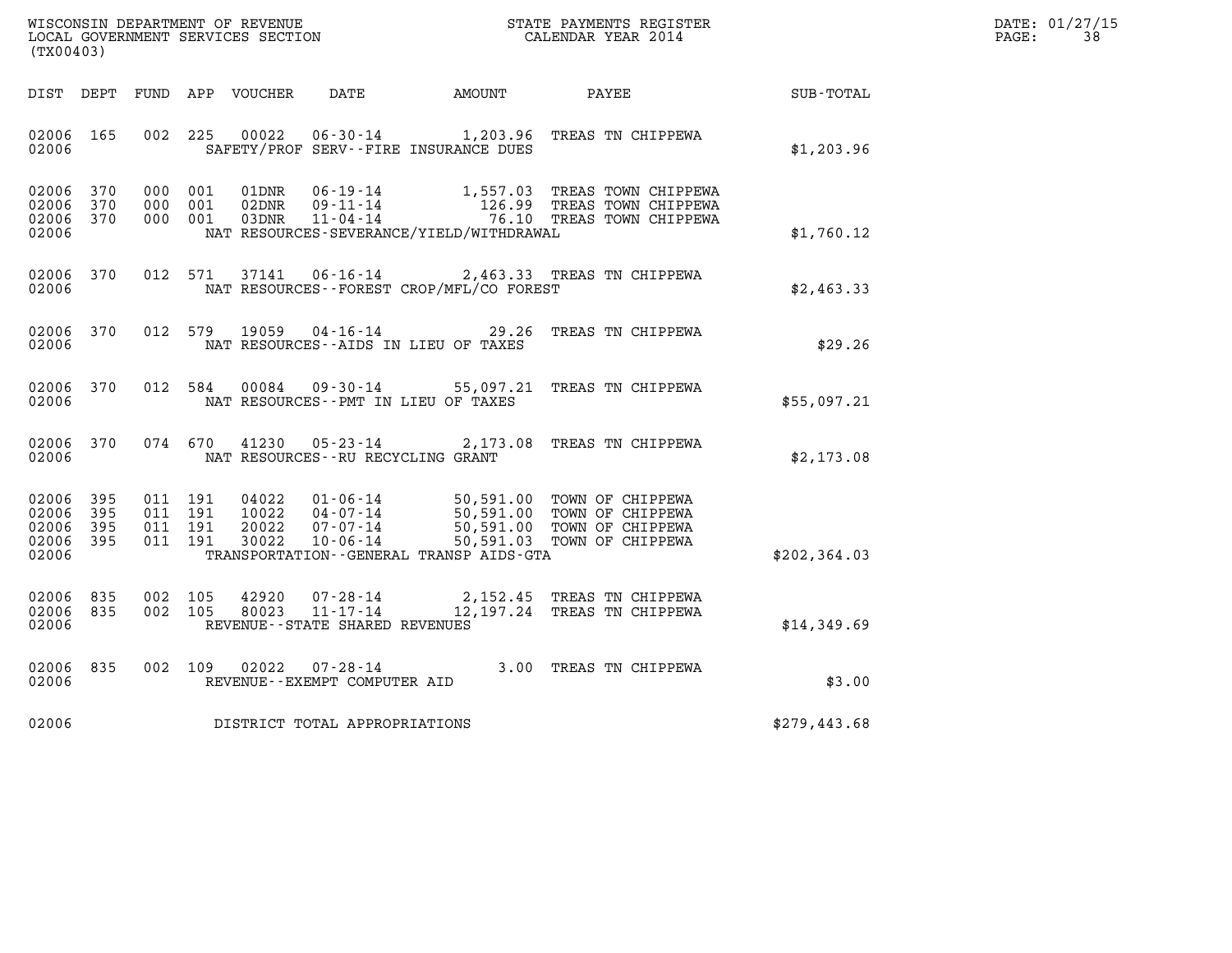| (TX00403)                                    |       |                    |                                          |                                  |                                                                    |                                             |                                                                                                                           | DATE: 01/27/15<br>PAGE:<br>39 |  |
|----------------------------------------------|-------|--------------------|------------------------------------------|----------------------------------|--------------------------------------------------------------------|---------------------------------------------|---------------------------------------------------------------------------------------------------------------------------|-------------------------------|--|
|                                              |       |                    | DIST DEPT FUND APP VOUCHER               |                                  | DATE                                                               | AMOUNT                                      | PAYEE                                                                                                                     | SUB-TOTAL                     |  |
| 02008 165<br>02008                           |       |                    |                                          |                                  |                                                                    | SAFETY/PROF SERV--FIRE INSURANCE DUES       | 002 225 00023 06-30-14 2,120.41 TREAS TN GINGLES                                                                          | \$2,120.41                    |  |
| 02008 370<br>02008                           |       |                    | 000 001                                  | 01DNR                            |                                                                    | NAT RESOURCES-SEVERANCE/YIELD/WITHDRAWAL    | 06-19-14 37.80 TREAS TOWN GINGLES                                                                                         | \$37.80                       |  |
| 02008 370                                    |       | 002                | 503                                      | 16350                            |                                                                    |                                             | 01-30-14 4,200.41 TREAS TN GINGLES<br>TOWN SHARE 0.00                                                                     |                               |  |
| 02008 370                                    |       | 002 503            |                                          | 16350                            | $01 - 30 - 14$                                                     |                                             | 8,160.46 TREAS TN GINGLES<br><b>TOWN SHARE 2166.79</b>                                                                    |                               |  |
| 02008                                        |       |                    |                                          |                                  |                                                                    | NAT RESOURCES--AIDS IN LIEU OF TAXES        |                                                                                                                           | \$12,360.87                   |  |
| 02008 370<br>02008                           |       |                    |                                          |                                  |                                                                    | NAT RESOURCES - - FOREST CROP/MFL/CO FOREST | 012 571 37142 06-16-14 1,317.10 TREAS TN GINGLES                                                                          | \$1,317.10                    |  |
| 02008 370<br>02008                           |       | 012 579            |                                          | 19060                            |                                                                    | NAT RESOURCES -- AIDS IN LIEU OF TAXES      | 04-16-14 844.80 TREAS TN GINGLES                                                                                          | \$844.80                      |  |
| 02008 370<br>02008                           |       |                    | 074 670                                  |                                  | NAT RESOURCES - - RU RECYCLING GRANT                               |                                             | 41231  05-23-14  1,540.68  TREAS TN GINGLES                                                                               | \$1,540.68                    |  |
| 02008 395<br>02008 395<br>02008<br>02008 395 | - 395 |                    | 011 191<br>011 191<br>011 191<br>011 191 | 04023<br>10023<br>20023<br>30023 | $04 - 07 - 14$<br>07-07-14<br>$10 - 06 - 14$                       |                                             | 01-06-14 16,433.21 TOWN OF GINGLES<br>16,433.21 TOWN OF GINGLES<br>16,433.21 TOWN OF GINGLES<br>16,433.22 TOWN OF GINGLES |                               |  |
| 02008                                        |       |                    |                                          |                                  |                                                                    | TRANSPORTATION--GENERAL TRANSP AIDS-GTA     |                                                                                                                           | \$65,732.85                   |  |
| 02008 835<br>02008 835<br>02008              |       | 002 105<br>002 105 |                                          | 80024                            | 42921 07-28-14<br>$11 - 17 - 14$<br>REVENUE--STATE SHARED REVENUES |                                             | 7,969.34 TREAS TN GINGLES<br>44,784.35 TREAS TN GINGLES                                                                   | \$52,753.69                   |  |
| 02008 835<br>02008                           |       | 002 109            |                                          |                                  | $02023$ $07 - 28 - 14$<br>REVENUE - - EXEMPT COMPUTER AID          |                                             | 22.00 TREAS TN GINGLES                                                                                                    | \$22.00                       |  |
| 02008 835<br>02008                           |       |                    |                                          |                                  | 021 363 35951 03-24-14<br>REVENUE--LOTTERY CREDIT -                |                                             | 456.54 TREAS TN GINGLES                                                                                                   | \$456.54                      |  |
| 02008                                        |       |                    |                                          |                                  | DISTRICT TOTAL APPROPRIATIONS                                      |                                             |                                                                                                                           | \$137,186.74                  |  |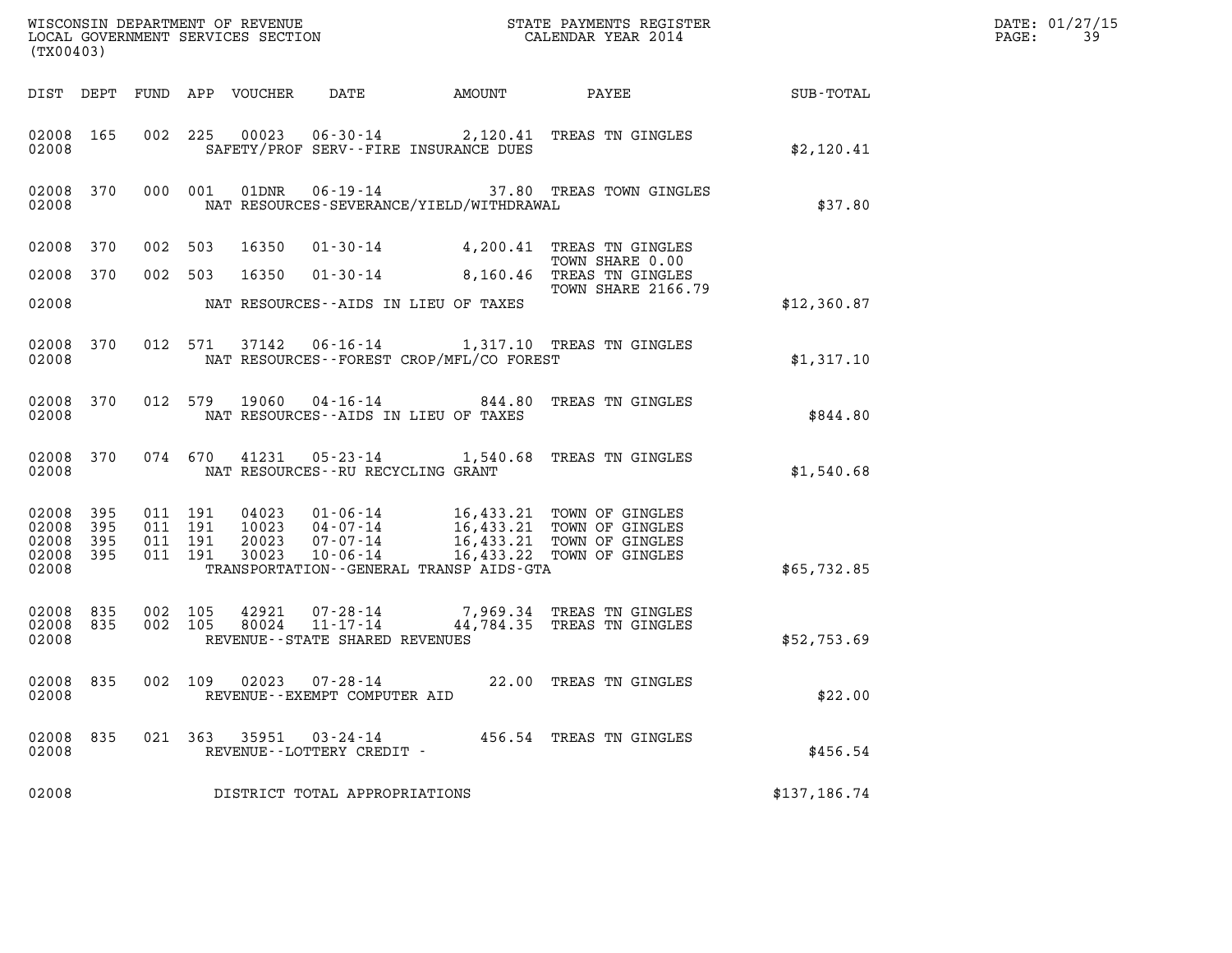| (TX00403)                                         |              |                                          |         | WISCONSIN DEPARTMENT OF REVENUE<br>LOCAL GOVERNMENT SERVICES SECTION |                                                                 |                                                                                       | STATE PAYMENTS REGISTER<br>CALENDAR YEAR 2014                                    |              | DATE: 01/27/15<br>PAGE:<br>40 |
|---------------------------------------------------|--------------|------------------------------------------|---------|----------------------------------------------------------------------|-----------------------------------------------------------------|---------------------------------------------------------------------------------------|----------------------------------------------------------------------------------|--------------|-------------------------------|
| DIST DEPT                                         |              |                                          |         | FUND APP VOUCHER                                                     | DATE                                                            | AMOUNT                                                                                | PAYEE                                                                            | SUB-TOTAL    |                               |
| 02010 165<br>02010                                |              | 002 225                                  |         | 00024                                                                |                                                                 | SAFETY/PROF SERV--FIRE INSURANCE DUES                                                 | 06-30-14 1,689.14 TREAS TN GORDON                                                | \$1,689.14   |                               |
| 02010 370<br>02010                                |              | 000 001                                  |         | 02DNR                                                                | $09 - 11 - 14$                                                  | NAT RESOURCES-SEVERANCE/YIELD/WITHDRAWAL                                              | 142.84 TREAS TOWN GORDON                                                         | \$142.84     |                               |
| 02010 370<br>02010                                |              |                                          | 012 571 |                                                                      |                                                                 | NAT RESOURCES--FOREST CROP/MFL/CO FOREST                                              | 37143  06-16-14  378.82  TREAS TN GORDON                                         | \$378.82     |                               |
| 02010 370<br>02010 370<br>02010                   |              | 012 579<br>012 579                       |         | 19061<br>19061                                                       | 04-16-14<br>$04 - 16 - 14$                                      | .59<br>NAT RESOURCES -- AIDS IN LIEU OF TAXES                                         | TREAS TN GORDON<br>5.88 TREAS TN GORDON                                          | \$6.47       |                               |
| 02010 370<br>02010                                |              | 012 584                                  |         | 00085                                                                |                                                                 | NAT RESOURCES -- PMT IN LIEU OF TAXES                                                 | 09-30-14 63, 270.41 TREAS TN GORDON                                              | \$63,270.41  |                               |
| 02010 370<br>02010                                |              | 074 670                                  |         | 41232                                                                | 05-23-14<br>NAT RESOURCES - - RU RECYCLING GRANT                |                                                                                       | 3,330.30 TREAS TN GORDON                                                         | \$3,330.30   |                               |
| 02010 395<br>02010<br>02010<br>02010 395<br>02010 | 395<br>- 395 | 011 191<br>011 191<br>011 191<br>011 191 |         | 20024<br>30024                                                       | $10024$ $04-07-14$<br>$07 - 07 - 14$<br>$10 - 06 - 14$          | 04024  01-06-14  49,580.14  TOWN OF GORDON<br>TRANSPORTATION--GENERAL TRANSP AIDS-GTA | 49,580.14 TOWN OF GORDON<br>49,580.14 TOWN OF GORDON<br>49,580.14 TOWN OF GORDON | \$198,320.56 |                               |
| 02010<br>02010 835<br>02010                       | 835          | 002 105<br>002 105                       |         | 42922<br>80025                                                       | 07-28-14<br>$11 - 17 - 14$<br>REVENUE - - STATE SHARED REVENUES |                                                                                       | 797.86 TREAS TN GORDON<br>4,473.94 TREAS TN GORDON                               | \$5,271.80   |                               |
| 02010<br>02010                                    | 835          | 002 109                                  |         | 02024                                                                | $07 - 28 - 14$<br>REVENUE--EXEMPT COMPUTER AID                  |                                                                                       | 5.00 TREAS TN GORDON                                                             | \$5.00       |                               |
| 02010                                             |              |                                          |         |                                                                      | DISTRICT TOTAL APPROPRIATIONS                                   |                                                                                       |                                                                                  | \$272,415.34 |                               |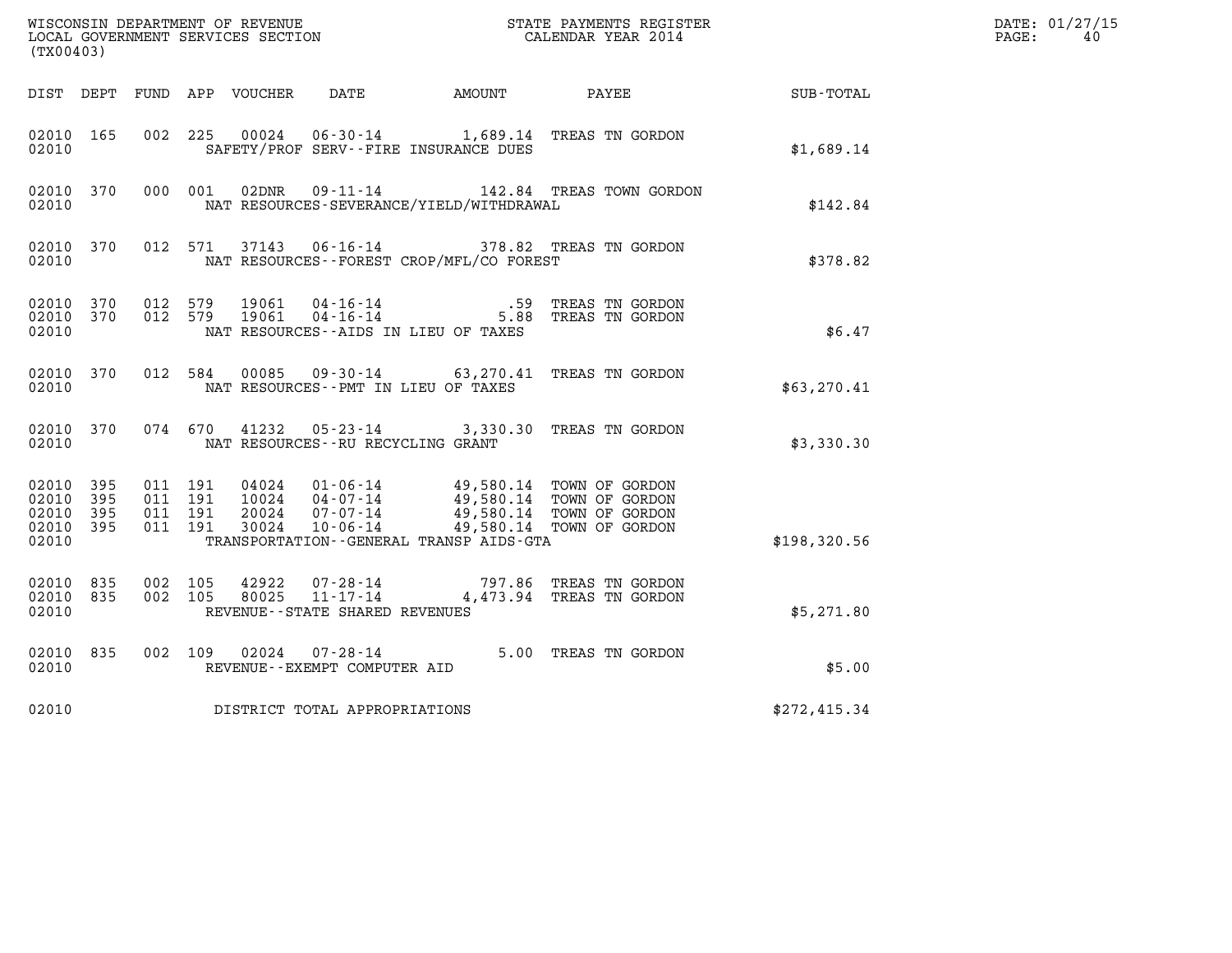| (TX00403)                                     |                   |                                          |                    |                            | WISCONSIN DEPARTMENT OF REVENUE<br>LOCAL GOVERNMENT SERVICES SECTION |                                                                                                                                                                          | STATE PAYMENTS REGISTER<br>CALENDAR YEAR 2014                    |              | DATE: 01/27/15<br>$\mathtt{PAGE}$ :<br>41 |
|-----------------------------------------------|-------------------|------------------------------------------|--------------------|----------------------------|----------------------------------------------------------------------|--------------------------------------------------------------------------------------------------------------------------------------------------------------------------|------------------------------------------------------------------|--------------|-------------------------------------------|
|                                               |                   |                                          |                    | DIST DEPT FUND APP VOUCHER | DATE                                                                 | AMOUNT                                                                                                                                                                   | PAYEE                                                            | SUB-TOTAL    |                                           |
| 02012 165<br>02012                            |                   |                                          |                    |                            |                                                                      | SAFETY/PROF SERV--FIRE INSURANCE DUES                                                                                                                                    | 002 225 00025 06-30-14 1,132.08 TREAS TN JACOBS                  | \$1,132.08   |                                           |
| 02012<br>02012 370<br>02012                   | 370               | 000<br>000 001                           | 001                | 01DNR                      | $02DNR$ $09 - 25 - 14$                                               | NAT RESOURCES-SEVERANCE/YIELD/WITHDRAWAL                                                                                                                                 | 06-19-14 519.54 TREAS TOWN JACOBS<br>182.70 TREAS TOWN JACOBS    | \$702.24     |                                           |
| 02012<br>02012 370<br>02012                   | 370               |                                          | 012 571<br>012 571 |                            |                                                                      | NAT RESOURCES - - FOREST CROP/MFL/CO FOREST                                                                                                                              |                                                                  | \$5,205.84   |                                           |
| 02012 370<br>02012                            |                   |                                          |                    |                            | NAT RESOURCES -- RU RECYCLING GRANT                                  |                                                                                                                                                                          | 074 670 41233 05-23-14 6,358.03 TREAS TN JACOBS                  | \$6,358.03   |                                           |
| 02012<br>02012<br>02012<br>02012 395<br>02012 | 395<br>395<br>395 | 011 191<br>011 191<br>011 191<br>011 191 |                    | 30025                      | $10 - 06 - 14$                                                       | 04025 01-06-14 34,713.50 TOWN OF JACOBS<br>10025 04-07-14 34,713.50 TOWN OF JACOBS<br>20025 07-07-14 34,713.50 TOWN OF JACOBS<br>TRANSPORTATION--GENERAL TRANSP AIDS-GTA | 34,713.53 TOWN OF JACOBS                                         | \$138,854.03 |                                           |
| 02012<br>02012 835<br>02012                   | 835               | 002 105<br>002 105                       |                    | 42923<br>80026             | $11 - 17 - 14$<br>REVENUE - - STATE SHARED REVENUES                  |                                                                                                                                                                          | 07-28-14 21,440.24 TREAS TN JACOBS<br>121,759.42 TREAS TN JACOBS | \$143,199.66 |                                           |
| 02012 835<br>02012                            |                   | 002 109                                  |                    |                            | REVENUE--EXEMPT COMPUTER AID                                         |                                                                                                                                                                          | 02025  07-28-14  18.00 TREAS TN JACOBS                           | \$18.00      |                                           |
| 02012                                         |                   |                                          |                    |                            | DISTRICT TOTAL APPROPRIATIONS                                        |                                                                                                                                                                          |                                                                  | \$295,469.88 |                                           |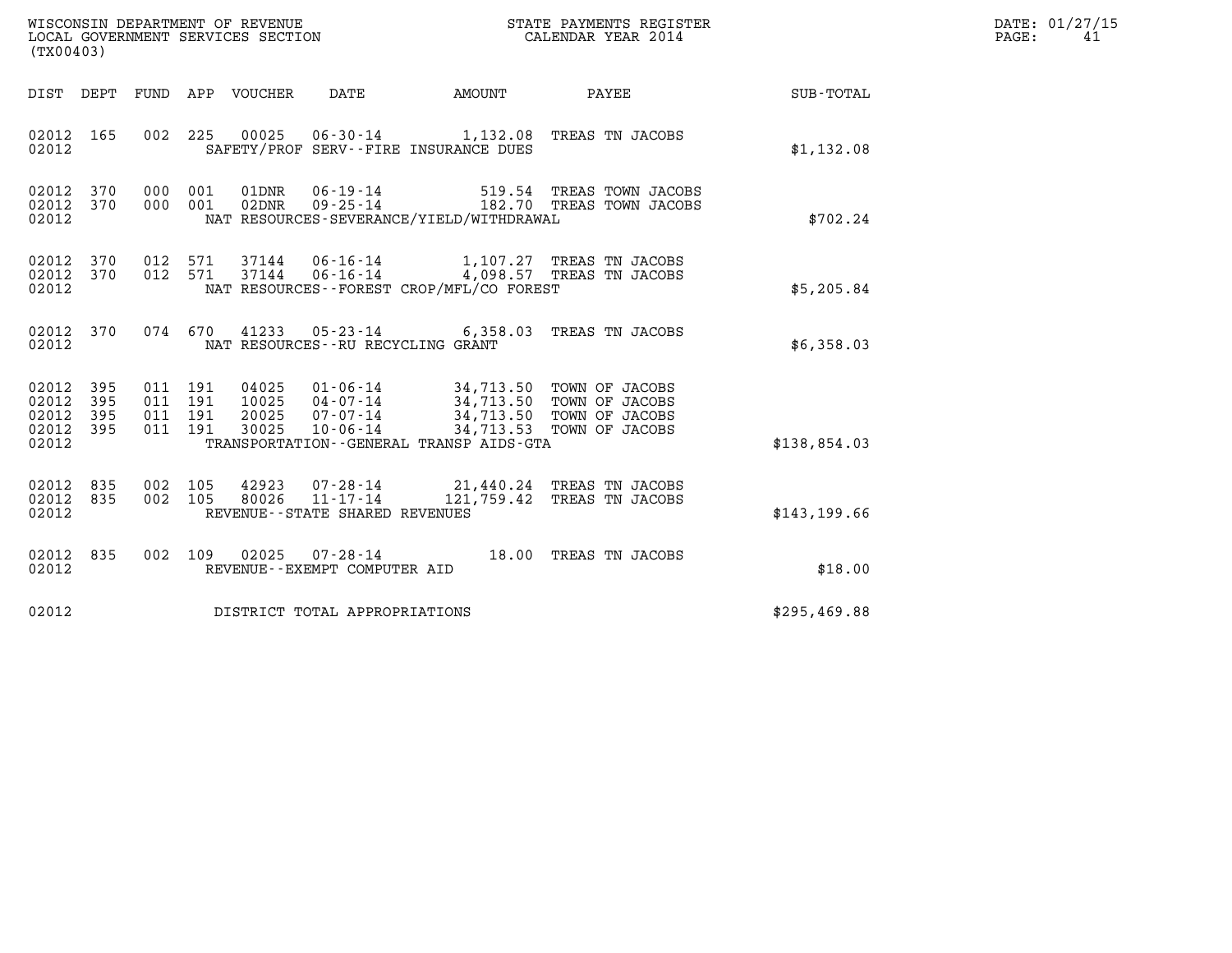| (TX00403)                                             |     |                                          |       |                                         |                                             |                                                                                                                                                                                                                                             | $\mathcal{L}(\mathcal{L}^{\text{max}}_{\mathcal{L}^{\text{max}}_{\mathcal{L}^{\text{max}}_{\mathcal{L}^{\text{max}}_{\mathcal{L}^{\text{max}}_{\mathcal{L}^{\text{max}}_{\mathcal{L}^{\text{max}}_{\mathcal{L}^{\text{max}}_{\mathcal{L}^{\text{max}}_{\mathcal{L}^{\text{max}}_{\mathcal{L}^{\text{max}}_{\mathcal{L}^{\text{max}}_{\mathcal{L}^{\text{max}}_{\mathcal{L}^{\text{max}}_{\mathcal{L}^{\text{max}}_{\mathcal{L}^{\text{max}}_{\mathcal{L}$ | DATE: 01/27/15<br>$\mathtt{PAGE:}$<br>42 |
|-------------------------------------------------------|-----|------------------------------------------|-------|-----------------------------------------|---------------------------------------------|---------------------------------------------------------------------------------------------------------------------------------------------------------------------------------------------------------------------------------------------|-----------------------------------------------------------------------------------------------------------------------------------------------------------------------------------------------------------------------------------------------------------------------------------------------------------------------------------------------------------------------------------------------------------------------------------------------------------|------------------------------------------|
|                                                       |     |                                          |       |                                         |                                             |                                                                                                                                                                                                                                             | DIST DEPT FUND APP VOUCHER DATE AMOUNT PAYEE SUB-TOTAL                                                                                                                                                                                                                                                                                                                                                                                                    |                                          |
| 02014 165<br>02014                                    |     |                                          |       |                                         | SAFETY/PROF SERV--FIRE INSURANCE DUES       | 002 225 00026 06-30-14 6,576.86 TREAS TN LA POINTE                                                                                                                                                                                          | \$6,576.86                                                                                                                                                                                                                                                                                                                                                                                                                                                |                                          |
| 02014                                                 |     |                                          |       |                                         | NAT RESOURCES-SEVERANCE/YIELD/WITHDRAWAL    | 02014 370 000 001 01DNR 06-19-14 133.60 TREAS TOWN LAPOINTE                                                                                                                                                                                 | \$133.60                                                                                                                                                                                                                                                                                                                                                                                                                                                  |                                          |
| 02014                                                 |     |                                          |       |                                         | NAT RESOURCES--AIDS IN LIEU OF TAXES        | 02014 370 002 503 16351 01-30-14 15,655.43 TREAS TN LA POINTE<br>TOWN SHARE 4167.67                                                                                                                                                         | \$15,655.43                                                                                                                                                                                                                                                                                                                                                                                                                                               |                                          |
| 02014                                                 |     |                                          |       |                                         | NAT RESOURCES--FOREST CROP/MFL/CO FOREST    | 02014 370 012 571 37145 06-16-14 332.67 TREAS TN LA POINTE                                                                                                                                                                                  | \$332.67                                                                                                                                                                                                                                                                                                                                                                                                                                                  |                                          |
| 02014 370<br>02014 370<br>02014                       |     |                                          |       |                                         | NAT RESOURCES--AIDS IN LIEU OF TAXES        | 012 579 19062 04-16-14 227.37 TREAS TN LA POINTE<br>012 579 19062 04-16-14 1,816.53 TREAS TN LA POINTE                                                                                                                                      | \$2,043.90                                                                                                                                                                                                                                                                                                                                                                                                                                                |                                          |
|                                                       |     |                                          |       | 02014 NAT RESOURCES--RU RECYCLING GRANT |                                             | 02014 370 074 670 41234 05-23-14 8,829.16 TREAS TN LA POINTE                                                                                                                                                                                | \$8,829.16                                                                                                                                                                                                                                                                                                                                                                                                                                                |                                          |
| 02014                                                 |     |                                          |       |                                         | TRANSPORTATION - - HIGHWAY SAFETY - FEDERAL | 02014 395 011 185 06696 03-17-14 3,950.82 TREAS TN LA POINTE                                                                                                                                                                                | \$3,950.82                                                                                                                                                                                                                                                                                                                                                                                                                                                |                                          |
| 02014 395<br>02014<br>02014 395<br>02014 395<br>02014 | 395 | 011 191<br>011 191<br>011 191<br>011 191 |       |                                         |                                             | 04026  01-06-14  31,243.69  TOWN OF LA POINTE<br>10026  04-07-14  31,243.69  TOWN OF LA POINTE<br>20026  07-07-14  31,243.69  TOWN OF LA POINTE<br>30026  10-06-14  31,243.71  TOWN OF LA POINTE<br>TRANSPORTATION--GENERAL TRANSP AIDS-GTA | \$124,974.78                                                                                                                                                                                                                                                                                                                                                                                                                                              |                                          |
| 02014                                                 |     |                                          |       |                                         | HS--AMBULANCE FUNDING ASSISTANCE GRANTS     | 02014 435 005 162 01HSD 09-08-14 3,799.40 TREAS TOWN LA POINTE                                                                                                                                                                              | \$3,799.40                                                                                                                                                                                                                                                                                                                                                                                                                                                |                                          |
| 02014 435<br>02014                                    |     |                                          |       |                                         | HS--PREPAID MEDICAL TRANSPORT REIMBURSE     | 005 163 01LGS 11-17-14 1,000.00 MADELINE ISLAND AMBULANCE                                                                                                                                                                                   | \$1,000.00                                                                                                                                                                                                                                                                                                                                                                                                                                                |                                          |
| 02014 455<br>02014                                    |     |                                          |       | JUSTICE--LAW ENFORCEMENT TRAINING       |                                             | 002 231 01495 02-20-14 960.00 TREAS TN LA POINTE                                                                                                                                                                                            | \$960.00                                                                                                                                                                                                                                                                                                                                                                                                                                                  |                                          |
| 02014 835<br>02014 835<br>02014                       |     | 002 105<br>002 105                       | 42924 | REVENUE - - STATE SHARED REVENUES       |                                             | 07-28-14 17,836.43 TREAS TN LA POINTE<br>80027 11-17-14 4,671.15 TREAS TN LA POINTE                                                                                                                                                         | \$22,507.58                                                                                                                                                                                                                                                                                                                                                                                                                                               |                                          |
|                                                       |     |                                          |       |                                         |                                             | 02014 835 002 109 02026 07-28-14 109.00 TREAS TN LA POINTE                                                                                                                                                                                  |                                                                                                                                                                                                                                                                                                                                                                                                                                                           |                                          |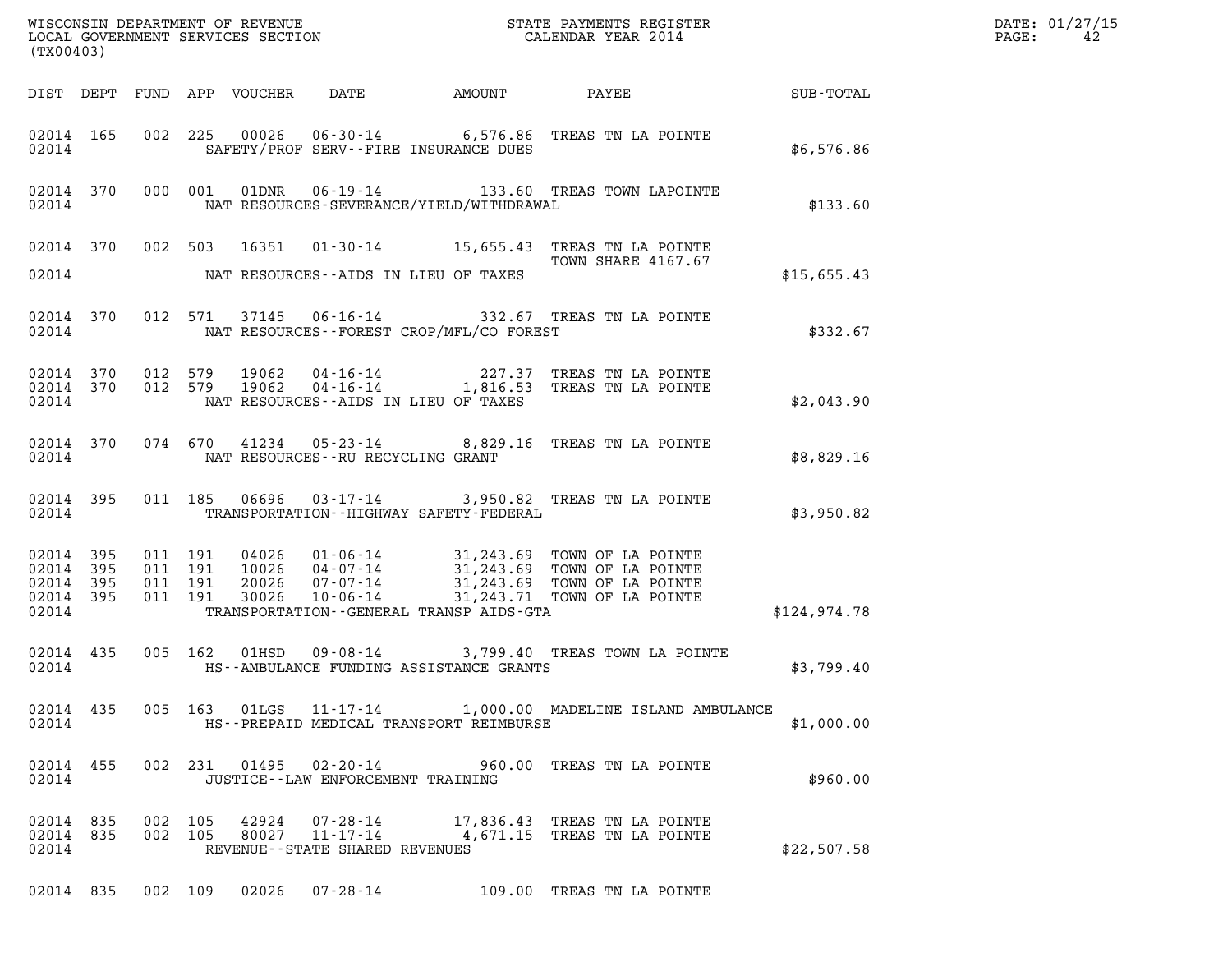| WISCONSIN DEPARTMENT OF REVENUE<br>LOCAL GOVERNMENT SERVICES SECTION<br>(TX00403) |      |     |         |                                                    |          | STATE PAYMENTS REGISTER<br>CALENDAR YEAR 2014 |              | DATE: 01/27/15<br>PAGE:<br>43 |
|-----------------------------------------------------------------------------------|------|-----|---------|----------------------------------------------------|----------|-----------------------------------------------|--------------|-------------------------------|
| DIST<br>DEPT                                                                      | FUND | APP | VOUCHER | DATE                                               | AMOUNT   | PAYEE                                         | SUB-TOTAL    |                               |
| 02014                                                                             |      |     |         | REVENUE--EXEMPT COMPUTER AID                       |          |                                               | \$109.00     |                               |
| 835<br>02014<br>02014                                                             | 002  | 501 | 00001   | 02-03-14<br>DOA-PAYMENT FOR MUNICIPAL SERVICES AID | 3,862.44 | TREAS TN LA POINTE                            | \$3,862.44   |                               |
| 02014                                                                             |      |     |         | DISTRICT TOTAL APPROPRIATIONS                      |          |                                               | \$194,735.64 |                               |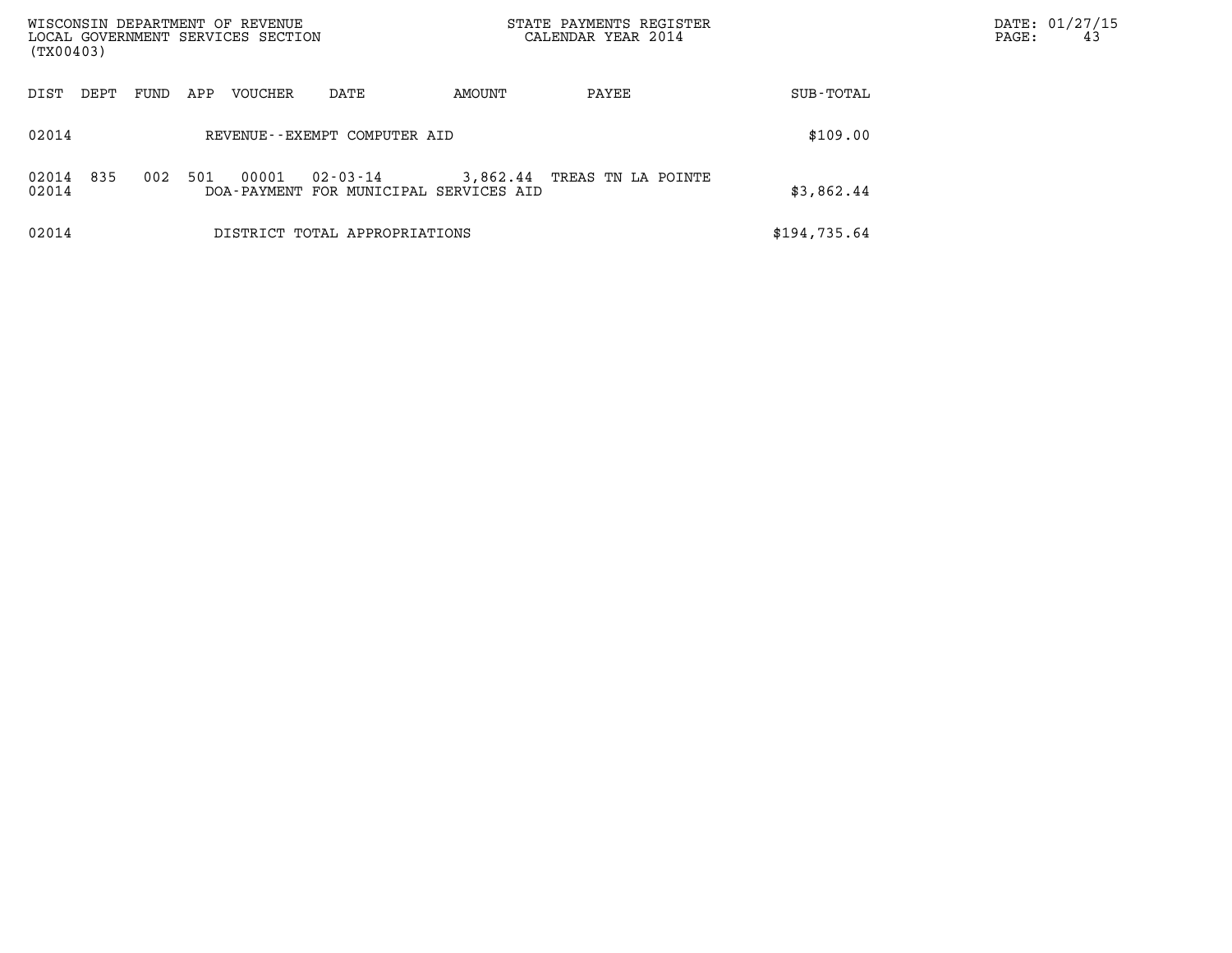| (TX00403)                                             |           |                    |                               |                            |                                                |                                            |                                                                                                                                                                        |              | DATE: 01/27/15<br>PAGE:<br>44 |
|-------------------------------------------------------|-----------|--------------------|-------------------------------|----------------------------|------------------------------------------------|--------------------------------------------|------------------------------------------------------------------------------------------------------------------------------------------------------------------------|--------------|-------------------------------|
|                                                       |           |                    |                               | DIST DEPT FUND APP VOUCHER | DATE                                           |                                            |                                                                                                                                                                        |              |                               |
| 02016                                                 | 02016 165 |                    |                               |                            |                                                | SAFETY/PROF SERV--FIRE INSURANCE DUES      | 002 225 00027 06-30-14 1,042.23 TREAS TN MARENGO                                                                                                                       | \$1,042.23   |                               |
| 02016                                                 | 02016 370 |                    |                               |                            |                                                | NAT RESOURCES-SEVERANCE/YIELD/WITHDRAWAL   | 000 001 03DNR 11-04-14 751.22 TREAS TOWN MARENGO                                                                                                                       | \$751.22     |                               |
| 02016                                                 | 02016 370 |                    |                               |                            |                                                | NAT RESOURCES--FOREST CROP/MFL/CO FOREST   | 012 571 37146 06-16-14 301.60 TREAS TN MARENGO                                                                                                                         | \$301.60     |                               |
| 02016                                                 |           |                    |                               |                            |                                                | NAT RESOURCES -- PMT IN LIEU OF TAXES      | 02016 370 012 584 00086 09-30-14 37,950.86 TREAS TN MARENGO                                                                                                            | \$37,950.86  |                               |
| 02016                                                 |           |                    |                               |                            | NAT RESOURCES--RU RECYCLING GRANT              |                                            | 02016 370 074 670 41235 05-23-14 1,480.01 TREAS TN MARENGO                                                                                                             | \$1,480.01   |                               |
| 02016 395<br>02016<br>02016 395<br>02016 395<br>02016 | 395       | 011 191            | 011 191<br>011 191<br>011 191 | 30027                      | 10-06-14                                       | TRANSPORTATION - - GENERAL TRANSP AIDS-GTA | 04027  01-06-14  32,536.93  TOWN OF MARENGO<br>10027  04-07-14  32,536.93  TOWN OF MARENGO<br>20027  07-07-14  32,536.93  TOWN OF MARENGO<br>32,536.96 TOWN OF MARENGO | \$130,147.75 |                               |
| 02016 465<br>02016                                    | 02016 465 | 002 305            | 002 305                       |                            |                                                | MILITARY AFFAIRS-EMER MGMT-DISASTER RECO   | 00902  01-07-14  341.16 TREAS TN MARENGO<br>01322  07-07-14  5,094.64 TREAS TN MARENGO                                                                                 | \$5,435.80   |                               |
| 02016                                                 | 02016 465 | 02016 465 002 342  | 002 342                       |                            |                                                | MILITARY AFFAIRS-EMERGENCY MGMT-FED FUND   | 00902  01-07-14  2,046.95  TREAS TN MARENGO<br>01322  07-07-14  30,567.86  TREAS TN MARENGO                                                                            | \$32,614.81  |                               |
| 02016                                                 | 02016 465 |                    |                               |                            |                                                | MILITARY AFFAIRS - - EMERGENCY MANAGEMENT  | 072 365 00065 11-03-14 6,337.00 TREAS TN MARENGO                                                                                                                       | \$6,337.00   |                               |
| 02016 835<br>02016 835<br>02016                       |           | 002 105<br>002 105 |                               | 42925<br>80028             | 11-17-14<br>REVENUE - - STATE SHARED REVENUES  |                                            | 07-28-14 4,923.27 TREAS TN MARENGO<br>27,901.82 TREAS TN MARENGO                                                                                                       | \$32,825.09  |                               |
| 02016 835<br>02016                                    |           | 002 109            |                               | 02027                      | $07 - 28 - 14$<br>REVENUE--EXEMPT COMPUTER AID |                                            | 2.00 TREAS TN MARENGO                                                                                                                                                  | \$2.00       |                               |
| 02016                                                 |           |                    |                               |                            | DISTRICT TOTAL APPROPRIATIONS                  |                                            |                                                                                                                                                                        | \$248,888.37 |                               |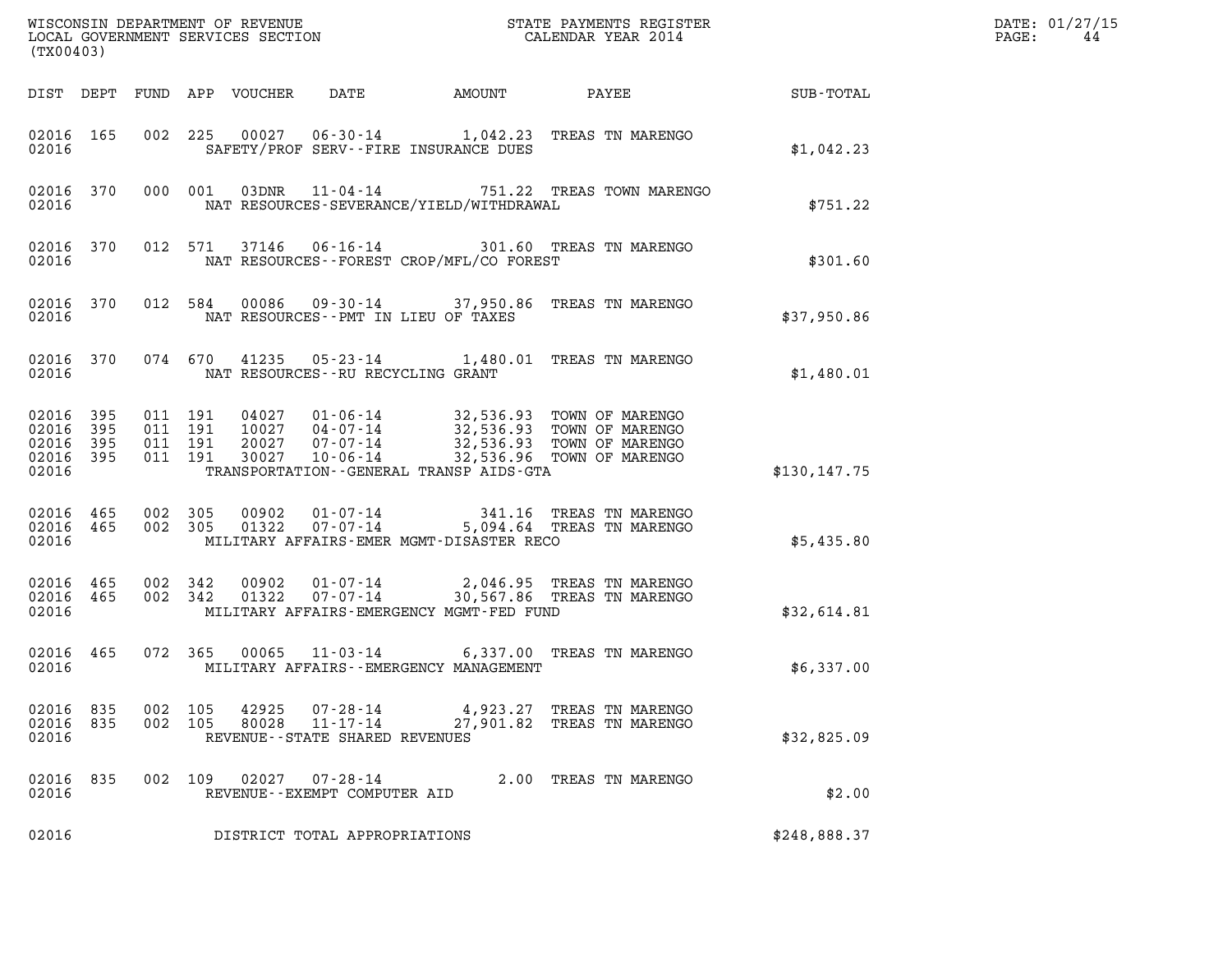| DATE: | 01/27/15 |
|-------|----------|
| PAGE: | 45       |

| (TX00403)                                                                                        | ${\tt WISCOONSIM} \begin{tabular}{lcccc} \texttt{WE} & \texttt{WE} & \texttt{WE} & \texttt{WE} & \texttt{WIC} & \texttt{S} \\ \texttt{NOCAL GOVERNMENT} & \texttt{SERVICES} & \texttt{SECTION} & \texttt{WIC} & \texttt{CALENDAR} & \texttt{YEAR} & 2014 \\ \end{tabular}$ |                                                                                                      |                                         | DATE: 01/27/15<br>PAGE:<br>45 |
|--------------------------------------------------------------------------------------------------|----------------------------------------------------------------------------------------------------------------------------------------------------------------------------------------------------------------------------------------------------------------------------|------------------------------------------------------------------------------------------------------|-----------------------------------------|-------------------------------|
| DIST DEPT                                                                                        | FUND APP VOUCHER<br>DATE<br>AMOUNT                                                                                                                                                                                                                                         |                                                                                                      | <b>PAYEE</b> FOR THE PAYEE<br>SUB-TOTAL |                               |
| 02018 165<br>002<br>02018                                                                        | 00028<br>225<br>SAFETY/PROF SERV--FIRE INSURANCE DUES                                                                                                                                                                                                                      | 06-30-14 1,527.41 TREAS TN MORSE                                                                     | \$1,527.41                              |                               |
| 02018 370<br>000 001<br>02018<br>370<br>000 001<br>02018 370<br>000 001<br>02018                 | 01DNR<br>02DNR<br>03DNR<br>$11 - 04 - 14$<br>NAT RESOURCES-SEVERANCE/YIELD/WITHDRAWAL                                                                                                                                                                                      | 06-19-14 13,707.00 TREAS TOWN MORSE<br>09-11-14 1,631.12 TREAS TOWN MORSE<br>868.75 TREAS TOWN MORSE | \$16, 206.87                            |                               |
| 02018 370<br>002 503<br>02018<br>370<br>002<br>02018 370<br>002 503                              | 16352<br>$01 - 30 - 14$<br>503<br>16352<br>$01 - 30 - 14$<br>16352<br>$01 - 30 - 14$                                                                                                                                                                                       | 473.41 TREAS TN MORSE<br>24,754.27<br>TREAS TN MORSE<br>16,056.18 TREAS TN MORSE                     | TOWN SHARE 4793.02                      |                               |
| 02018                                                                                            | NAT RESOURCES--AIDS IN LIEU OF TAXES                                                                                                                                                                                                                                       |                                                                                                      | \$41, 283.86                            |                               |
| 02018<br>012 571<br>370<br>02018 370<br>012 571<br>02018                                         | 37147<br>$06 - 16 - 14$<br>37147<br>$06 - 16 - 14$<br>NAT RESOURCES--FOREST CROP/MFL/CO FOREST                                                                                                                                                                             | 5,048.58 TREAS TN MORSE<br>1,631.90 TREAS TN MORSE                                                   | \$6,680.48                              |                               |
| 02018 370<br>012 579<br>02018<br>370<br>012 579<br>02018 370<br>012 579<br>02018                 | 19063<br>$04 - 16 - 14$<br>$04 - 16 - 14$<br>1,3<br>19063<br>19063<br>04-16-14<br>NAT RESOURCES--AIDS IN LIEU OF TAXES                                                                                                                                                     | .40 TREAS TN MORSE<br>1,328.05<br>TREAS TN MORSE<br>808.82<br>TREAS TN MORSE                         | \$2,137.27                              |                               |
| 02018 370<br>012 584<br>02018                                                                    | 00087<br>NAT RESOURCES -- PMT IN LIEU OF TAXES                                                                                                                                                                                                                             | 09-30-14 12,328.55 TREAS TN MORSE                                                                    | \$12,328.55                             |                               |
| 02018 395<br>02018                                                                               | 011 174<br>00819<br>$01 - 16 - 14$<br>TRANSPORTATION--FLOOD DAMAGE AID                                                                                                                                                                                                     | 26,774.61 TREAS TN MORSE                                                                             | \$26,774.61                             |                               |
| 02018<br>395<br>011 191<br>395<br>02018<br>011 191<br>02018 395<br>011 191<br>02018 395<br>02018 | 04028<br>$01 - 06 - 14$<br>10028<br>$04 - 07 - 14$<br>20028<br>07-07-14<br>011  191  30028  10-06-14  38,799.34  TOWN OF MORSE<br>TRANSPORTATION--GENERAL TRANSP AIDS-GTA                                                                                                  | 38,799.31 TOWN OF MORSE<br>38,799.31 TOWN OF MORSE<br>38,799.31 TOWN OF MORSE                        | \$155, 197.27                           |                               |
| 02018 465<br>02018                                                                               | 002 305 01031 01-17-14 171.95 TREAS TN MORSE<br>MILITARY AFFAIRS-EMER MGMT-DISASTER RECO                                                                                                                                                                                   |                                                                                                      | \$171.95                                |                               |
| 02018 465<br>02018                                                                               | 002 342 01031 01-17-14 1,031.72 TREAS TN MORSE<br>MILITARY AFFAIRS-EMERGENCY MGMT-FED FUND                                                                                                                                                                                 |                                                                                                      | \$1,031.72                              |                               |
| 02018 465<br>02018                                                                               | 072 365 00034 08-05-14 10,689.24 TREAS TN MORSE<br>MILITARY AFFAIRS - - EMERGENCY MANAGEMENT                                                                                                                                                                               |                                                                                                      | \$10,689.24                             |                               |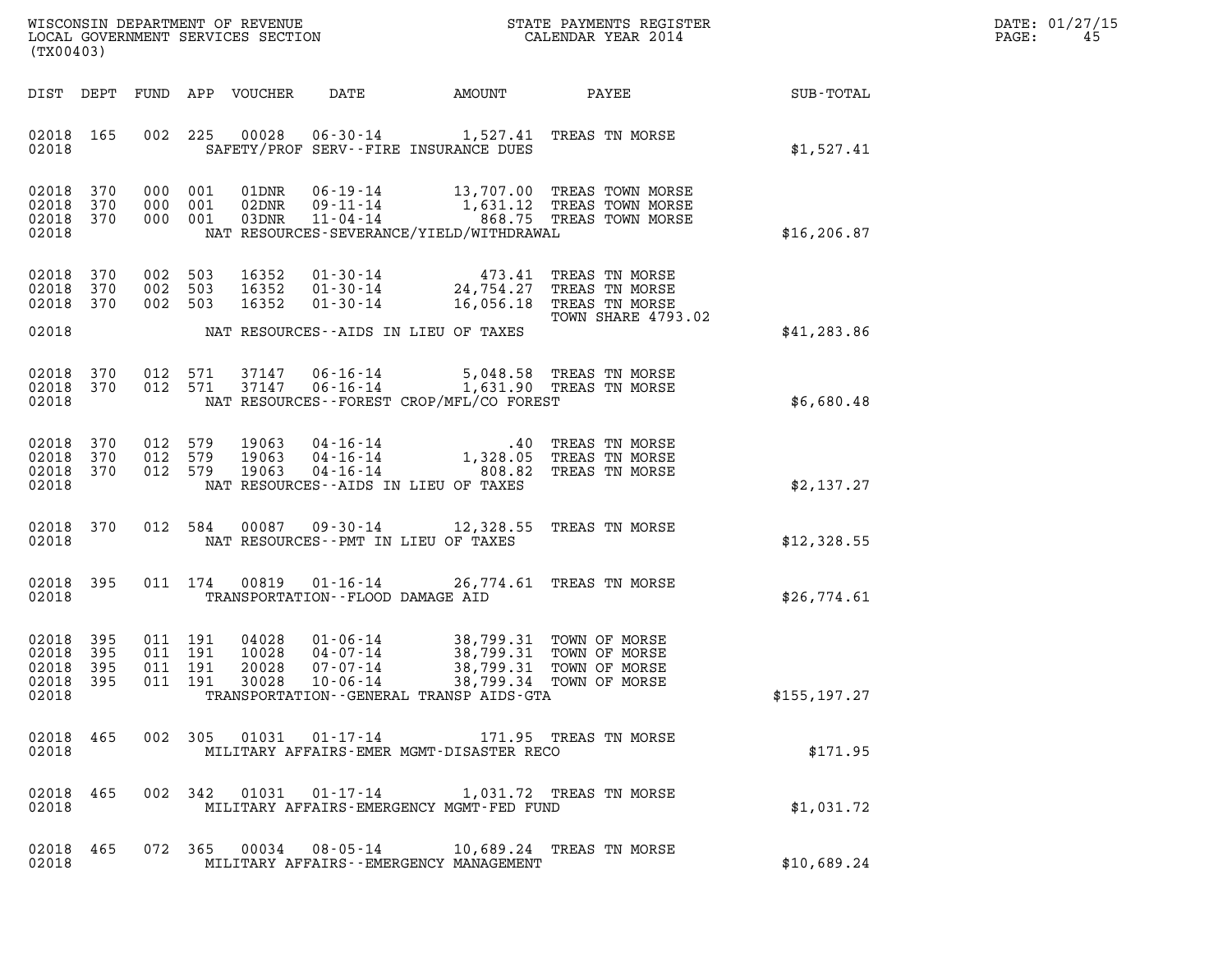| (TX00403)               |            |            |            | WISCONSIN DEPARTMENT OF REVENUE<br>LOCAL GOVERNMENT SERVICES SECTION |                                                        | STATE PAYMENTS REGISTER<br>CALENDAR YEAR 2014    |                                  |              | DATE: 01/27/15<br>46<br>PAGE: |
|-------------------------|------------|------------|------------|----------------------------------------------------------------------|--------------------------------------------------------|--------------------------------------------------|----------------------------------|--------------|-------------------------------|
| DIST                    | DEPT       | FUND       | APP        | <b>VOUCHER</b>                                                       | DATE                                                   | AMOUNT                                           | PAYEE                            | SUB-TOTAL    |                               |
| 02018<br>02018<br>02018 | 835<br>835 | 002<br>002 | 105<br>105 | 42926<br>80029                                                       | 07-28-14<br>11-17-14<br>REVENUE--STATE SHARED REVENUES | 3,427.51<br>19,431.59                            | TREAS TN MORSE<br>TREAS TN MORSE | \$22,859.10  |                               |
| 02018<br>02018          | 835        | 002        | 501        | 00001                                                                | $02 - 03 - 14$                                         | 976.91<br>DOA-PAYMENT FOR MUNICIPAL SERVICES AID | TREAS TN MORSE                   | \$976.91     |                               |
| 02018                   |            |            |            |                                                                      | DISTRICT TOTAL APPROPRIATIONS                          |                                                  |                                  | \$297,865.24 |                               |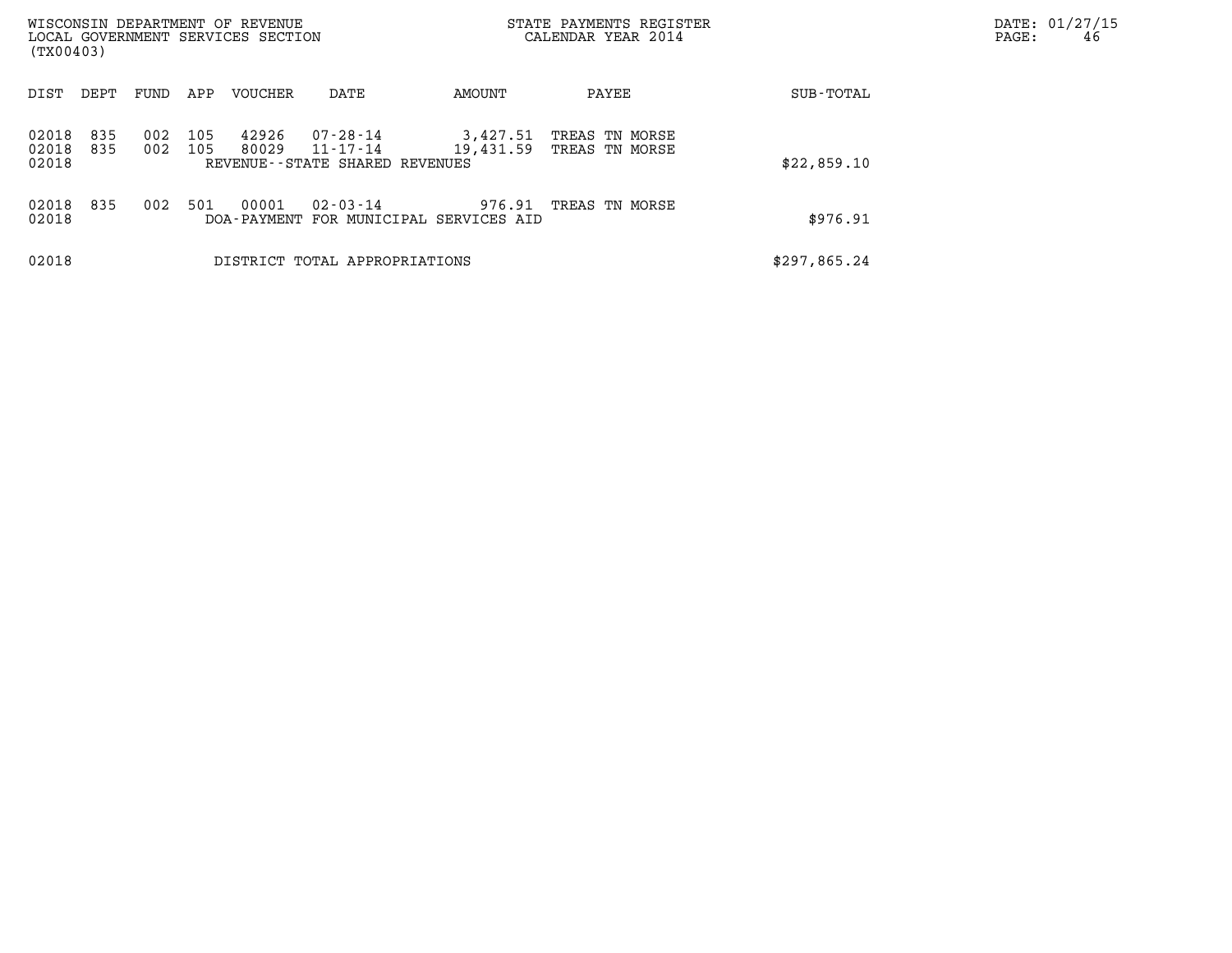| WISCONSIN DEPARTMENT OF REVENUE   | STATE PAYMENTS REGISTER | DATE: 01/27/15 |
|-----------------------------------|-------------------------|----------------|
| LOCAL GOVERNMENT SERVICES SECTION | CALENDAR YEAR 2014      | PAGE:          |

| (TX00403)                                                                                         | WISCONSIN DEPARTMENT OF REVENUE<br>STATE PAYMENTS REGISTER<br>LOCAL GOVERNMENT SERVICES SECTION<br>CALENDAR YEAR 2014                                                                        |                                                                                                                                   |  |  |  |  |  |  |
|---------------------------------------------------------------------------------------------------|----------------------------------------------------------------------------------------------------------------------------------------------------------------------------------------------|-----------------------------------------------------------------------------------------------------------------------------------|--|--|--|--|--|--|
| <b>FUND</b><br>DIST<br>DEPT                                                                       | APP<br>VOUCHER<br>DATE<br><b>AMOUNT</b>                                                                                                                                                      | PAYEE<br>SUB-TOTAL                                                                                                                |  |  |  |  |  |  |
| 02020<br>165<br>002<br>02020                                                                      | 225<br>00029<br>$06 - 30 - 14$<br>SAFETY/PROF SERV--FIRE INSURANCE DUES                                                                                                                      | 395.33<br>TREAS TN PEEKSVILLE<br>\$395.33                                                                                         |  |  |  |  |  |  |
| 02020<br>370<br>000<br>02020                                                                      | 001<br>02DNR<br>$09 - 11 - 14$<br>NAT RESOURCES-SEVERANCE/YIELD/WITHDRAWAL                                                                                                                   | 45.75 TREAS TOWN PEEKSVILLE<br>\$45.75                                                                                            |  |  |  |  |  |  |
| 02020<br>370<br>012<br>02020<br>370<br>012<br>02020                                               | 571<br>$06 - 16 - 14$<br>37148<br>1,274.17<br>571<br>37148<br>NAT RESOURCES - - FOREST CROP/MFL/CO FOREST                                                                                    | TREAS TN PEEKSVILLE<br>06-16-14 1,776.99 TREAS TN PEEKSVILLE<br>\$3,051.16                                                        |  |  |  |  |  |  |
| 370<br>074<br>02020<br>02020                                                                      | 670<br>41236<br>$05 - 23 - 14$ 908.01<br>NAT RESOURCES - - RU RECYCLING GRANT                                                                                                                | TREAS TN PEEKSVILLE<br>\$908.01                                                                                                   |  |  |  |  |  |  |
| 02020<br>395<br>011<br>02020<br>395<br>011<br>02020<br>395<br>011<br>02020<br>395<br>011<br>02020 | 191<br>04029<br>$01 - 06 - 14$<br>$04 - 07 - 14$<br>191<br>10029<br>20029<br>$07 - 07 - 14$<br>191<br>21,053.58<br>191<br>30029<br>$10 - 06 - 14$<br>TRANSPORTATION--GENERAL TRANSP AIDS-GTA | 21,053.56 TOWN OF PEEKSVILLE<br>21,053.56 TOWN OF PEEKSVILLE<br>21,053.56 TOWN OF PEEKSVILLE<br>TOWN OF PEEKSVILLE<br>\$84,214.26 |  |  |  |  |  |  |
| 02020<br>395<br>011<br>02020                                                                      | 278<br>27279<br>$10 - 09 - 14$ 18,000.00<br>TRANSPORTATION - - LRIP/TRIP/MSIP GRANTS                                                                                                         | TREAS TN PEEKSVILLE<br>\$18,000.00                                                                                                |  |  |  |  |  |  |
| 002<br>02020<br>835<br>02020<br>835<br>002<br>02020                                               | 105<br>42927<br>$07 - 28 - 14$<br>$11 - 17 - 14$<br>12,831.65<br>105<br>80030<br>REVENUE - - STATE SHARED REVENUES                                                                           | 2,264.41 TREAS TN PEEKSVILLE<br>TREAS TN PEEKSVILLE<br>\$15,096.06                                                                |  |  |  |  |  |  |
| 02020<br>835<br>002<br>02020                                                                      | 109<br>02028<br>$07 - 28 - 14$<br>REVENUE - - EXEMPT COMPUTER AID                                                                                                                            | 1.00<br>TREAS TN PEEKSVILLE<br>\$1.00                                                                                             |  |  |  |  |  |  |
| 02020                                                                                             | DISTRICT TOTAL APPROPRIATIONS                                                                                                                                                                | \$121,711.57                                                                                                                      |  |  |  |  |  |  |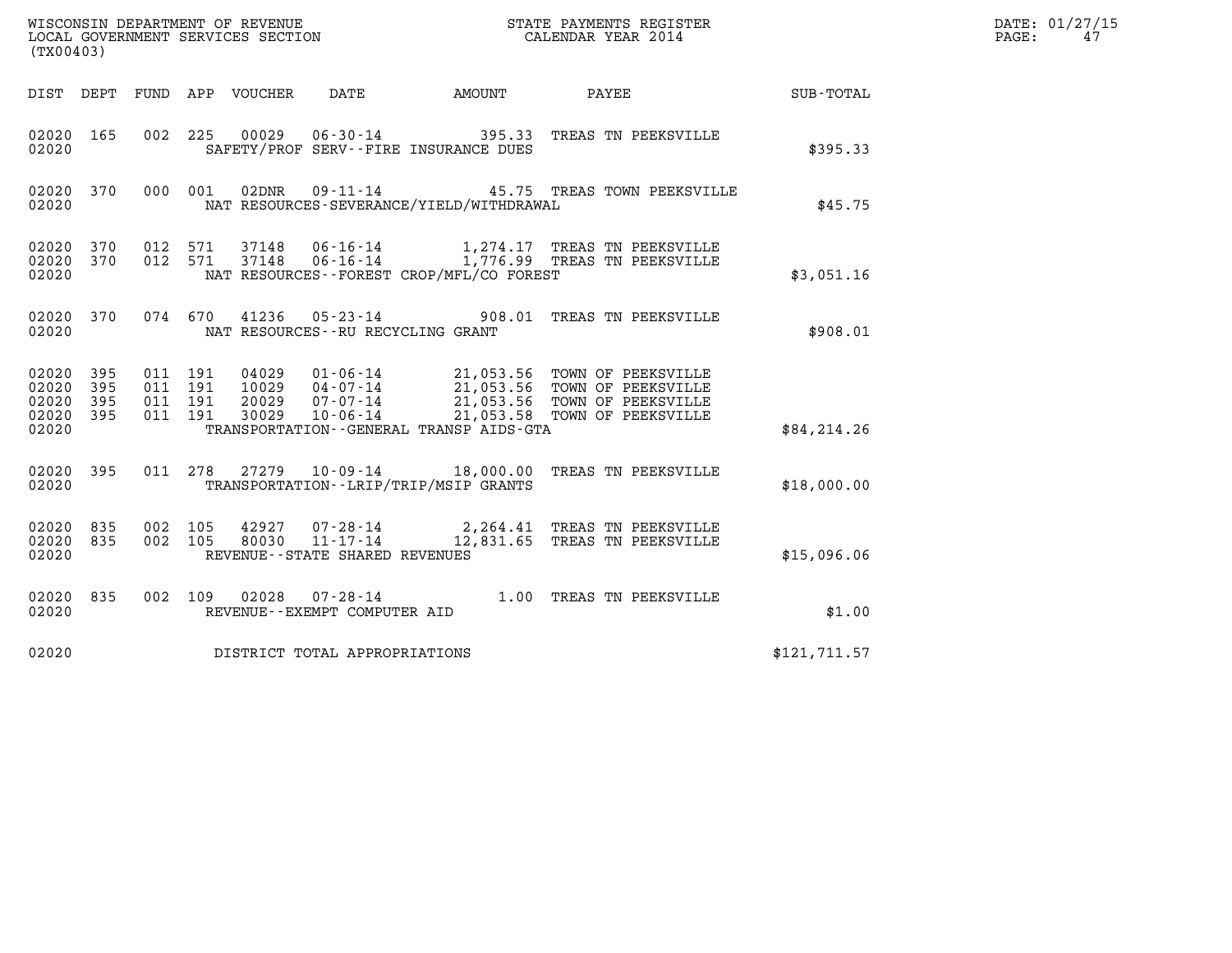| (TX00403)                                         |            |                    |                               | WISCONSIN DEPARTMENT OF REVENUE<br>LOCAL GOVERNMENT SERVICES SECTION |                                                  |                                              | STATE PAYMENTS REGISTER<br>CALENDAR YEAR 2014                                                                                                                                   |                      | DATE: 01/27/15<br>$\mathtt{PAGE:}$<br>48 |
|---------------------------------------------------|------------|--------------------|-------------------------------|----------------------------------------------------------------------|--------------------------------------------------|----------------------------------------------|---------------------------------------------------------------------------------------------------------------------------------------------------------------------------------|----------------------|------------------------------------------|
|                                                   |            |                    |                               | DIST DEPT FUND APP VOUCHER DATE                                      |                                                  | <b>AMOUNT</b>                                | PAYEE                                                                                                                                                                           | $\texttt{SUB-TOTAL}$ |                                          |
| 02022                                             | 02022 165  |                    |                               |                                                                      |                                                  | SAFETY/PROF SERV--FIRE INSURANCE DUES        | 002 225 00030 06-30-14 359.39 TREAS TN SANBORN                                                                                                                                  | \$359.39             |                                          |
| 02022                                             | 02022 370  |                    | 000 001                       |                                                                      |                                                  | NAT RESOURCES-SEVERANCE/YIELD/WITHDRAWAL     | 03DNR 11-04-14 1,405.15 TREAS TOWN SANBORN                                                                                                                                      | \$1,405.15           |                                          |
| 02022                                             | 02022 370  |                    |                               |                                                                      |                                                  | NAT RESOURCES--FOREST CROP/MFL/CO FOREST     | 012 571 37149 06-16-14 2,957.43 TREAS TN SANBORN                                                                                                                                | \$2,957.43           |                                          |
| 02022                                             | 02022 370  |                    |                               |                                                                      |                                                  | NAT RESOURCES -- AIDS IN LIEU OF TAXES       | 012 579 19064 04-16-14 60.20 TREAS TN SANBORN                                                                                                                                   | \$60.20              |                                          |
| 02022 395<br>02022<br>02022<br>02022 395<br>02022 | 395<br>395 | 011 191            | 011 191<br>011 191<br>011 191 |                                                                      |                                                  | TRANSPORTATION - - GENERAL TRANSP AIDS - GTA | 04030  01-06-14  25,716.25  TOWN OF SANBORN<br>10030 04-07-14 25,716.25 TOWN OF SANBORN<br>20030 07-07-14 25,716.25 TOWN OF SANBORN<br>30030 10-06-14 25,716.28 TOWN OF SANBORN | \$102,865.03         |                                          |
| 02022 835<br>02022 835<br>02022                   |            | 002 105<br>002 105 |                               |                                                                      | 80031 11-17-14<br>REVENUE--STATE SHARED REVENUES |                                              | 42928 07-28-14 14,528.41 TREAS TN SANBORN<br>82,327.22 TREAS TN SANBORN                                                                                                         | \$96,855.63          |                                          |
| 02022                                             |            |                    |                               |                                                                      | DISTRICT TOTAL APPROPRIATIONS                    |                                              |                                                                                                                                                                                 | \$204,502.83         |                                          |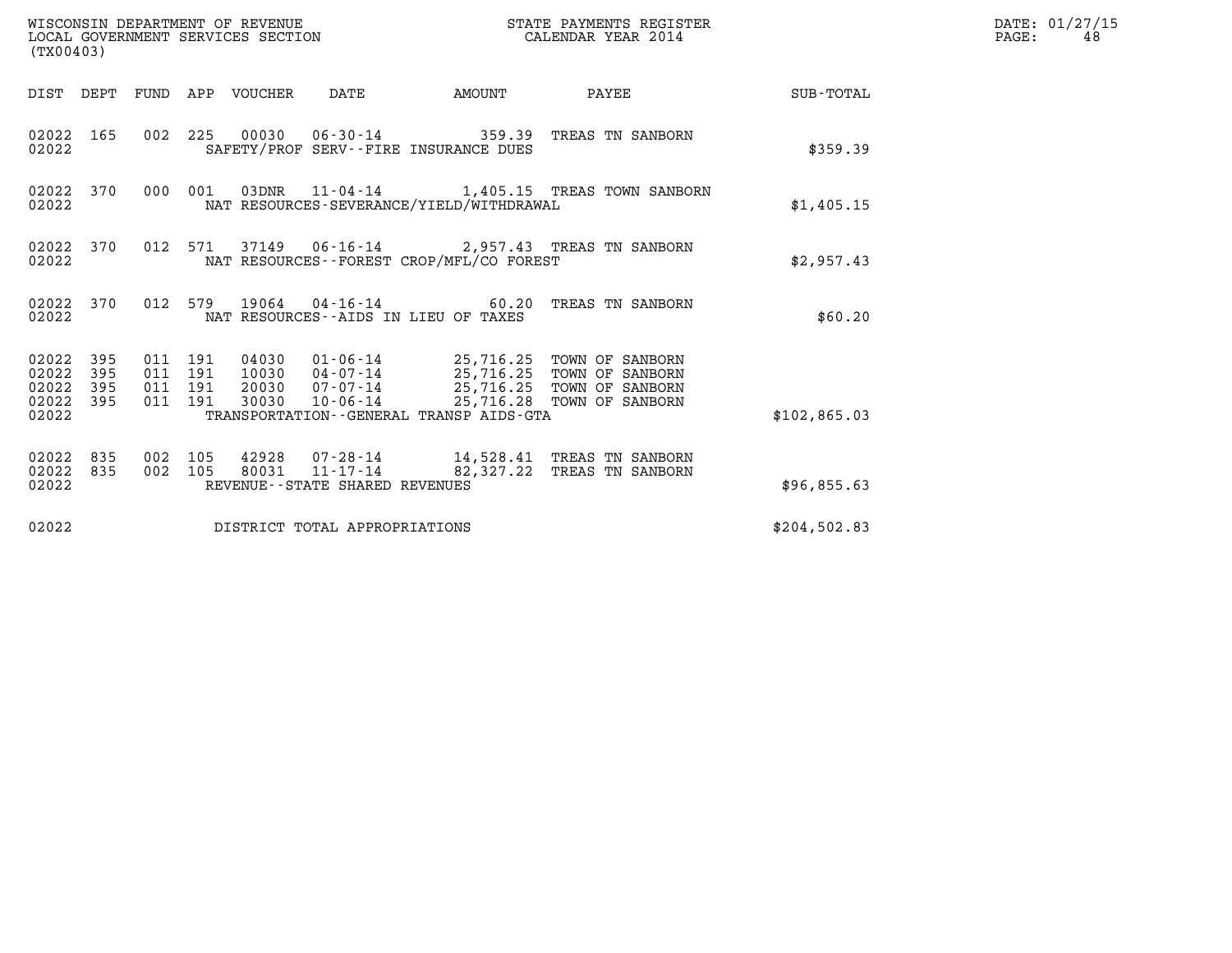| WISCONSIN DEPARTMENT OF REVENUE   | STATE PAYMENTS REGISTER | DATE: 01/27/15 |
|-----------------------------------|-------------------------|----------------|
| LOCAL GOVERNMENT SERVICES SECTION | CALENDAR YEAR 2014      | PAGE:          |

| (TX00403)                                     |                   |     |                |                        |                                |                                             |                                                                                 |               | DATE: 01/27/15<br>PAGE:<br>49 |
|-----------------------------------------------|-------------------|-----|----------------|------------------------|--------------------------------|---------------------------------------------|---------------------------------------------------------------------------------|---------------|-------------------------------|
|                                               |                   |     |                |                        |                                | DIST DEPT FUND APP VOUCHER DATE AMOUNT      | PAYEE                                                                           | SUB-TOTAL     |                               |
| 02024 165<br>02024                            |                   |     |                |                        |                                | SAFETY/PROF SERV--FIRE INSURANCE DUES       | 002 225 00031 06-30-14 557.06 TREAS TN SHANAGOLDEN                              | \$557.06      |                               |
| 02024<br>02024 370<br>02024                   | 370               | 000 | 001<br>000 001 | 01DNR<br>02DNR         |                                | NAT RESOURCES-SEVERANCE/YIELD/WITHDRAWAL    | 06-19-14 356.20 TREAS TOWN SHANAGOLDEN<br>09-11-14 66.93 TREAS TOWN SHANAGOLDEN | \$423.13      |                               |
| 02024<br>02024                                | 370               |     |                |                        |                                | NAT RESOURCES - - FOREST CROP/MFL/CO FOREST | 012 571 37150 06-16-14 674.41 TREAS TN SHANAGOLDEN                              | \$674.41      |                               |
| 02024                                         | 02024 370         |     |                |                        |                                | NAT RESOURCES -- PMT IN LIEU OF TAXES       | 012 584 00088 09-30-14 54,975.00 TREAS TN SHANAGOLDEN                           | \$54,975.00   |                               |
| 02024<br>02024<br>02024<br>02024 395<br>02024 | 395<br>395<br>395 |     |                |                        |                                | TRANSPORTATION--GENERAL TRANSP AIDS-GTA     |                                                                                 | \$139, 298.60 |                               |
| 02024<br>02024<br>02024                       | 835<br>835        |     | 002 105        | 002 105 42929<br>80032 | REVENUE--STATE SHARED REVENUES |                                             | 07-28-14 668.22 TREAS TN SHANAGOLDEN<br>11-17-14 3,786.61 TREAS TN SHANAGOLDEN  | \$4,454.83    |                               |
| 02024                                         |                   |     |                |                        | DISTRICT TOTAL APPROPRIATIONS  |                                             |                                                                                 | \$200, 383.03 |                               |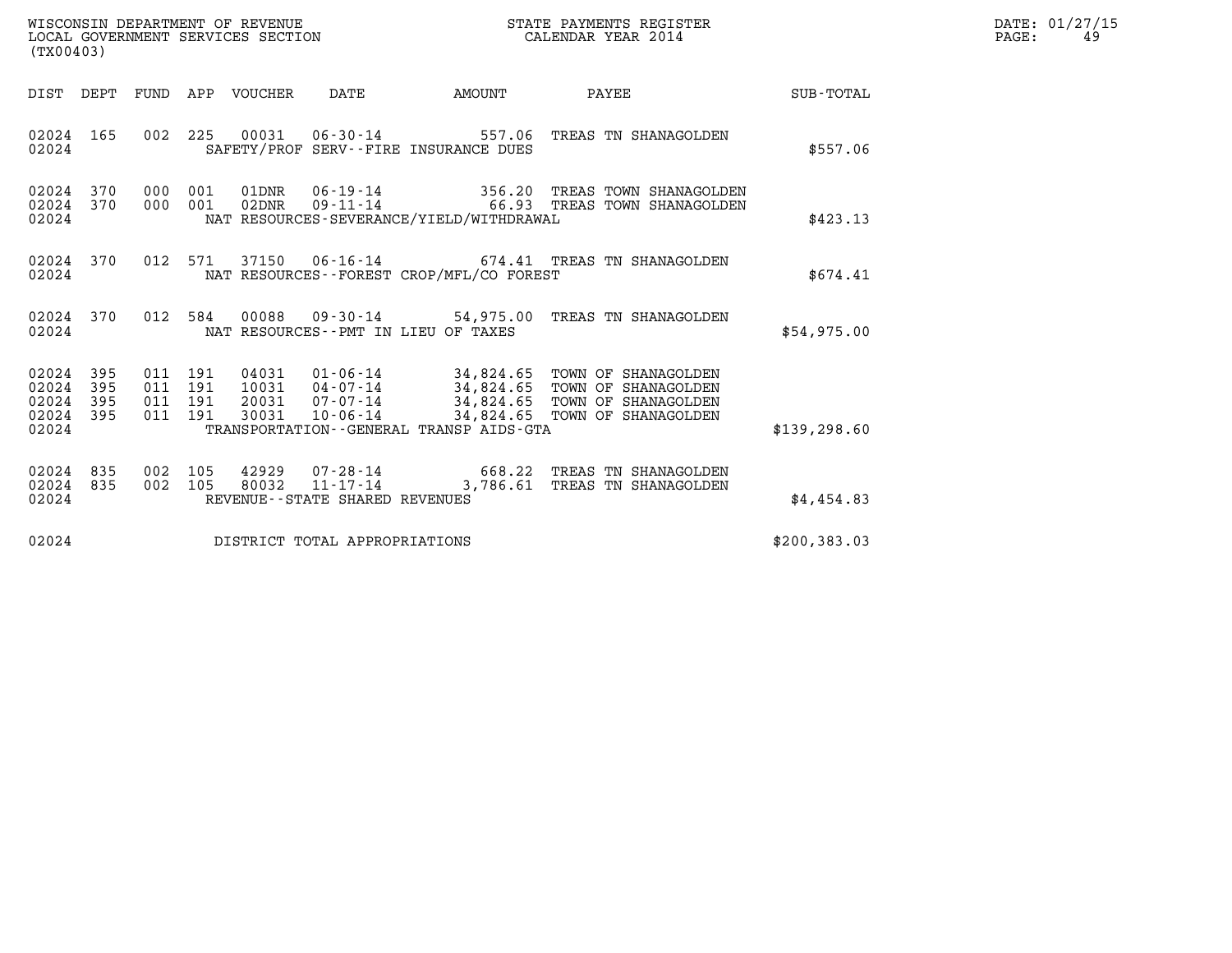| $\mathtt{DATE}$ : | 01/27/15 |
|-------------------|----------|
| PAGE:             | 50       |

| (TX00403)                                                 |     |                |                                          |                                 |                                                        |                                           | WISCONSIN DEPARTMENT OF REVENUE<br>LOCAL GOVERNMENT SERVICES SECTION<br>(TWO 402)                                                                                                                        |              | DATE: 01/27/15<br>PAGE:<br>50 |
|-----------------------------------------------------------|-----|----------------|------------------------------------------|---------------------------------|--------------------------------------------------------|-------------------------------------------|----------------------------------------------------------------------------------------------------------------------------------------------------------------------------------------------------------|--------------|-------------------------------|
|                                                           |     |                |                                          | DIST DEPT FUND APP VOUCHER DATE |                                                        |                                           |                                                                                                                                                                                                          |              |                               |
| 02026                                                     |     |                |                                          |                                 |                                                        | SAFETY/PROF SERV--FIRE INSURANCE DUES     | 02026 165 002 225 00032 06-30-14 1,707.11 TREAS TN WHITE RIVER                                                                                                                                           | \$1,707.11   |                               |
|                                                           |     |                |                                          |                                 |                                                        |                                           | 02026 370 002 503 16353 01-30-14 1,917.92 TREAS TN WHITE RIVER<br>TOWN SHARE 395.83                                                                                                                      |              |                               |
| 02026                                                     |     |                |                                          |                                 |                                                        | NAT RESOURCES--AIDS IN LIEU OF TAXES      |                                                                                                                                                                                                          | \$1,917.92   |                               |
| 02026                                                     |     |                |                                          |                                 |                                                        | NAT RESOURCES--FOREST CROP/MFL/CO FOREST  | 02026 370 012 571 37151 06-16-14 781.46 TREAS TN WHITE RIVER                                                                                                                                             | \$781.46     |                               |
| 02026                                                     |     |                |                                          |                                 |                                                        | NAT RESOURCES--RU RECYCLING GRANT         | 02026 370 074 670 41237 05-23-14 3,354.21 TREAS TN WHITE RIVER                                                                                                                                           | \$3,354.21   |                               |
| 02026                                                     |     |                |                                          |                                 |                                                        | TRANSPORTATION--FLOOD DAMAGE AID          | 02026 395 011 174 01817 01-27-14 24,935.80 TREAS TN WHITE RIVER                                                                                                                                          | \$24,935.80  |                               |
| 02026 395<br>02026 395<br>02026 395<br>02026 395<br>02026 |     |                | 011 191<br>011 191<br>011 191<br>011 191 |                                 |                                                        | TRANSPORTATION--GENERAL TRANSP AIDS-GTA   | 04032  01-06-14  29,881.45  TOWN OF WHITE RIVER<br>10032  04-07-14  29,881.45  TOWN OF WHITE RIVER<br>20032  07-07-14  29,881.45  TOWN OF WHITE RIVER<br>30032  10-06-14  29,881.47  TOWN OF WHITE RIVER | \$119,525.82 |                               |
| 02026 465<br>02026                                        |     |                |                                          |                                 |                                                        | MILITARY AFFAIRS-EMER MGMT-DISASTER RECO  | 002 305 01159 02-14-14 9,034.18 TREAS TN WHITE RIVER                                                                                                                                                     | \$9,034.18   |                               |
| 02026 465<br>02026                                        |     |                |                                          |                                 |                                                        | MILITARY AFFAIRS-EMERGENCY MGMT-FED FUND  | 002 342 01159 02-14-14 54,205.05 TREAS TN WHITE RIVER                                                                                                                                                    | \$54,205.05  |                               |
| 02026 465<br>02026                                        |     |                |                                          |                                 |                                                        | MILITARY AFFAIRS - - EMERGENCY MANAGEMENT | 072 365 00029 10-08-14 12,462.57 TREAS TN WHITE RIVER                                                                                                                                                    | \$12,462.57  |                               |
| 02026 835<br>02026<br>02026                               | 835 | 002<br>002 105 | 105                                      | 42930<br>80033                  | 07-28-14<br>11-17-14<br>REVENUE--STATE SHARED REVENUES |                                           | 8,063.13 TREAS TN WHITE RIVER<br>45,675.09 TREAS TN WHITE RIVER                                                                                                                                          | \$53,738.22  |                               |
| 02026<br>02026                                            | 835 | 002 109        |                                          | 02029                           | 07-28-14<br>REVENUE--EXEMPT COMPUTER AID               |                                           | 30.00 TREAS TN WHITE RIVER                                                                                                                                                                               | \$30.00      |                               |
| 02026                                                     |     |                |                                          |                                 | DISTRICT TOTAL APPROPRIATIONS                          |                                           |                                                                                                                                                                                                          | \$281,692.34 |                               |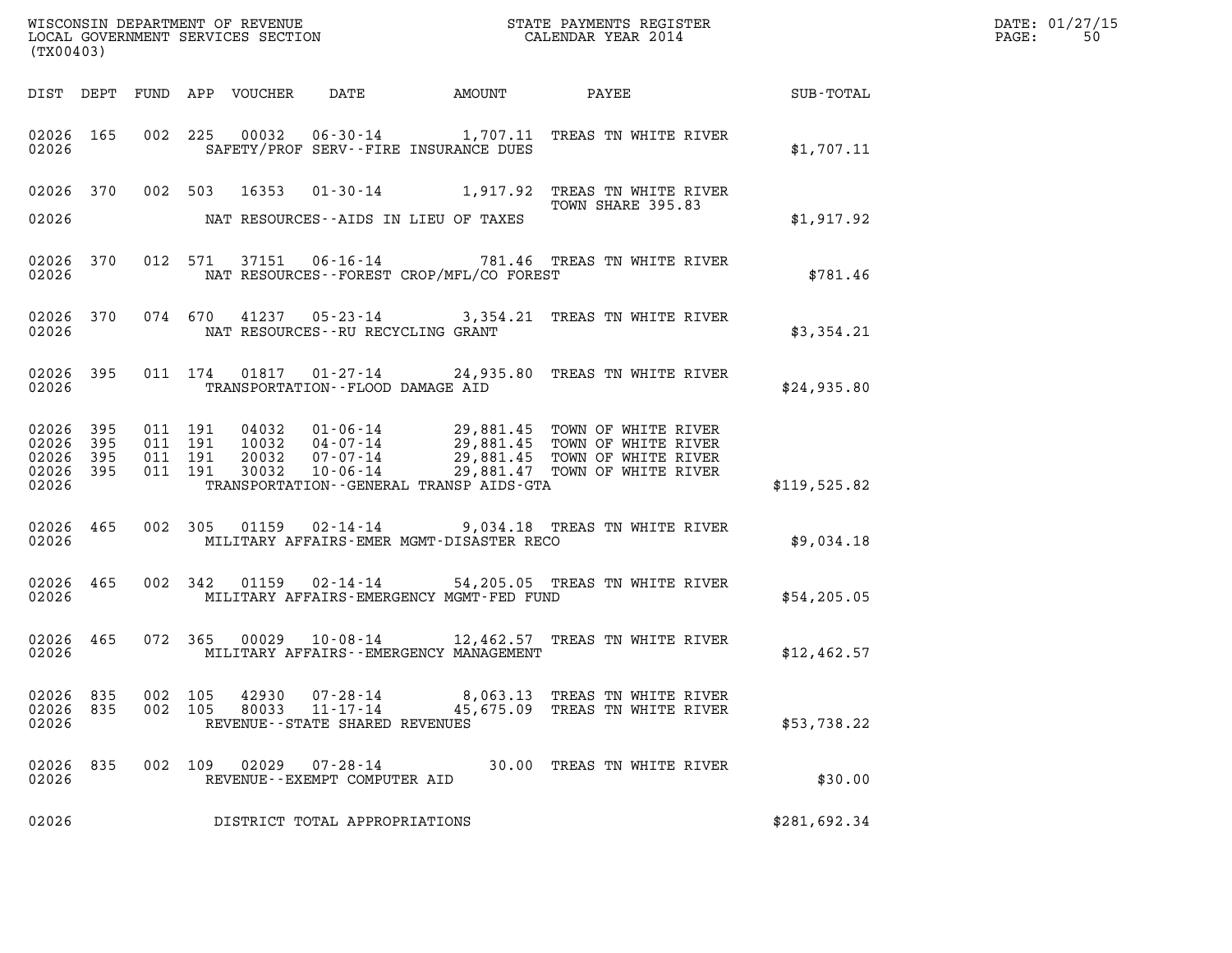| (TX00403)                                     |                   |                                          |                                 | WISCONSIN DEPARTMENT OF REVENUE<br>LOCAL GOVERNMENT SERVICES SECTION |                                          | STATE PAYMENTS REGISTER<br>CALENDAR YEAR 2014                                                                                                                                                            |              | DATE: 01/27/15<br>$\mathtt{PAGE:}$<br>51 |
|-----------------------------------------------|-------------------|------------------------------------------|---------------------------------|----------------------------------------------------------------------|------------------------------------------|----------------------------------------------------------------------------------------------------------------------------------------------------------------------------------------------------------|--------------|------------------------------------------|
|                                               |                   |                                          | DIST DEPT FUND APP VOUCHER DATE |                                                                      | AMOUNT PAYEE                             |                                                                                                                                                                                                          | SUB-TOTAL    |                                          |
| 02106 165<br>02106                            |                   |                                          |                                 |                                                                      | SAFETY/PROF SERV--FIRE INSURANCE DUES    | 002 225 00033 06-30-14 722.90 TREAS VIL BUTTERNUT                                                                                                                                                        | \$722.90     |                                          |
| 02106                                         | 02106 370         |                                          |                                 | 012 571 37152 06-16-14                                               | NAT RESOURCES--FOREST CROP/MFL/CO FOREST | 6.00 TREAS VIL BUTTERNUT                                                                                                                                                                                 | \$6.00       |                                          |
| 02106                                         | 02106 370         |                                          |                                 |                                                                      | NAT RESOURCES - - RU RECYCLING GRANT     | 074 670 41238 05-23-14 917.52 TREAS VIL BUTTERNUT                                                                                                                                                        | \$917.52     |                                          |
| 02106 395<br>02106<br>02106<br>02106<br>02106 | 395<br>395<br>395 | 011 191<br>011 191<br>011 191<br>011 191 |                                 |                                                                      | TRANSPORTATION--GENERAL TRANSP AIDS-GTA  | 04033  01-06-14  4,171.08  VILLAGE OF BUTTERNUT<br>10033  04-07-14  4,171.08  VILLAGE OF BUTTERNUT<br>20033  07-07-14  4,171.08  VILLAGE OF BUTTERNUT<br>30033  10-06-14  4,171.10  VILLAGE OF BUTTERNUT | \$16,684.34  |                                          |
| 02106                                         | 02106 395         |                                          |                                 |                                                                      | TRANSPORTATION - - LRIP/TRIP/MSIP GRANTS | 011  278  23703  09-09-14  14,705.52  TREAS VIL BUTTERNUT                                                                                                                                                | \$14,705.52  |                                          |
| 02106 835<br>02106 835<br>02106               |                   | 002 105<br>002 105                       |                                 | REVENUE - - STATE SHARED REVENUES                                    |                                          | 42931  07-28-14  20,812.04 TREAS VIL BUTTERNUT<br>80034  11-17-14  117,929.58 TREAS VIL BUTTERNUT                                                                                                        | \$138,741.62 |                                          |
| 02106 835<br>02106                            |                   |                                          |                                 | REVENUE--EXEMPT COMPUTER AID                                         |                                          | 002 109 02030 07-28-14 54.00 TREAS VIL BUTTERNUT                                                                                                                                                         | \$54.00      |                                          |
| 02106                                         |                   |                                          |                                 | DISTRICT TOTAL APPROPRIATIONS                                        |                                          |                                                                                                                                                                                                          | \$171,831.90 |                                          |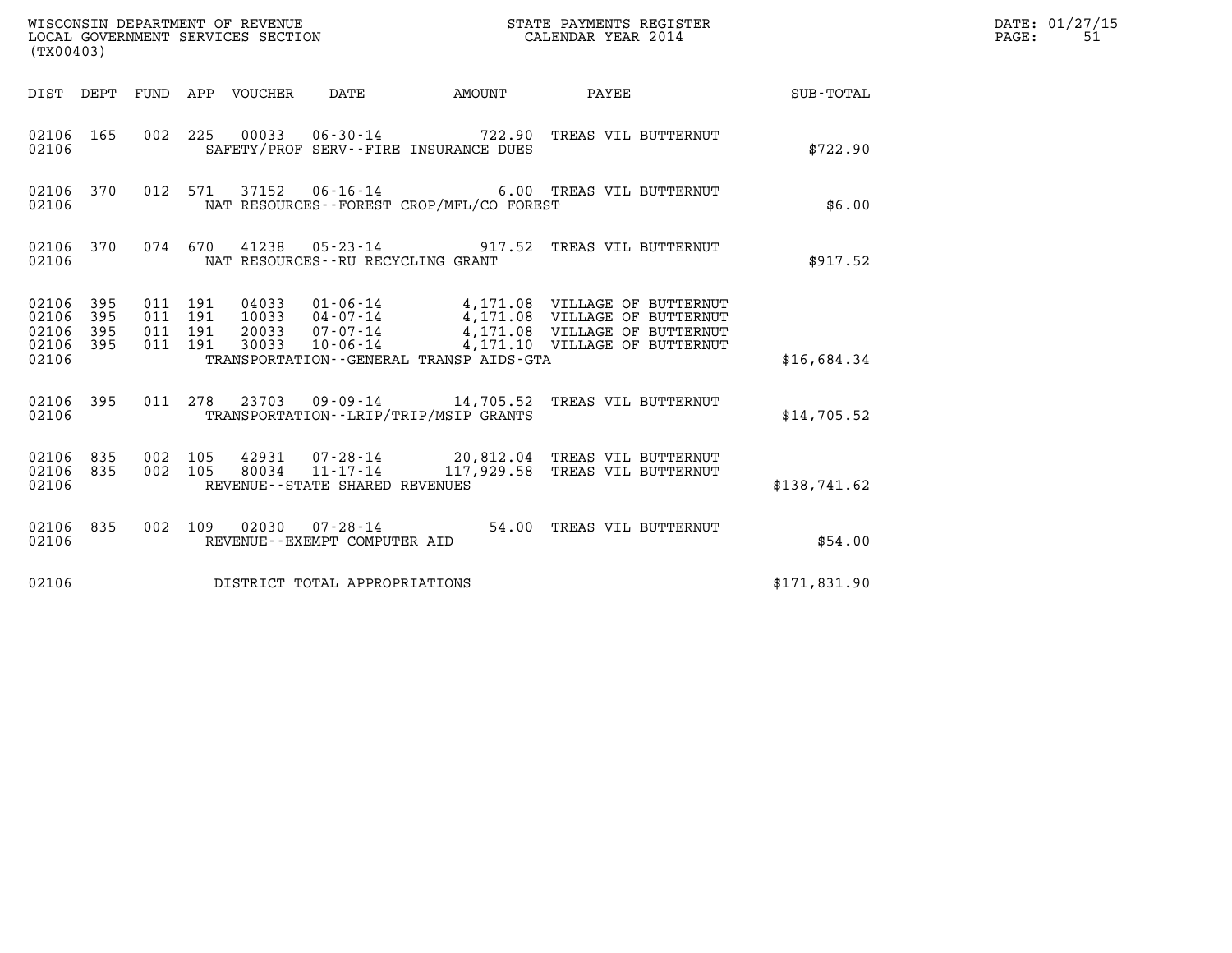| (TX00403)                                                                             |                                          |                                                                                      |                                                                      |                                                                                                                                                                     |        |                                                                                                                                                                                                                                                        |              | DATE: 01/27/15<br>PAGE:<br>52 |
|---------------------------------------------------------------------------------------|------------------------------------------|--------------------------------------------------------------------------------------|----------------------------------------------------------------------|---------------------------------------------------------------------------------------------------------------------------------------------------------------------|--------|--------------------------------------------------------------------------------------------------------------------------------------------------------------------------------------------------------------------------------------------------------|--------------|-------------------------------|
|                                                                                       |                                          |                                                                                      | DIST DEPT FUND APP VOUCHER                                           | DATE                                                                                                                                                                | AMOUNT | PAYEE                                                                                                                                                                                                                                                  | SUB-TOTAL    |                               |
| 02201 165<br>02201                                                                    |                                          | 002 225                                                                              | 00034                                                                | $06 - 30 - 14$<br>SAFETY/PROF SERV--FIRE INSURANCE DUES                                                                                                             |        | 18,221.13 TREAS CITY ASHLAND                                                                                                                                                                                                                           | \$18, 221.13 |                               |
| 02201 370<br>02201                                                                    |                                          | 012 571                                                                              | 37153                                                                | $06 - 16 - 14$<br>NAT RESOURCES - - FOREST CROP/MFL/CO FOREST                                                                                                       |        | 9.80 TREAS CITY ASHLAND                                                                                                                                                                                                                                | \$9.80       |                               |
| 02201 370<br>02201                                                                    |                                          | 074 670                                                                              | 41239                                                                | NAT RESOURCES - - RU RECYCLING GRANT                                                                                                                                |        | 05-23-14 56,574.98 TREAS CITY ASHLAND                                                                                                                                                                                                                  | \$56,574.98  |                               |
| 02201 370<br>02201                                                                    |                                          | 095 512                                                                              | 00905                                                                | $10 - 16 - 14$<br>NAT RESOURCES - - STEWARDSHIP 2000                                                                                                                |        | 100,000.00 TREAS CITY ASHLAND                                                                                                                                                                                                                          | \$100,000.00 |                               |
| 02201 395<br>02201<br>02201 395<br>02201 395<br>02201                                 | 395                                      | 011 162<br>011 162<br>011 162<br>011 162                                             | 06001<br>12001<br>22001<br>32001                                     | $01 - 06 - 14$<br>$04 - 07 - 14$<br>07-07-14<br>$10 - 06 - 14$<br>TRANSPORTATION -- CONNECTING HIGHWAY AIDS                                                         |        | 21,447.61 CITY OF ASHLAND<br>21,447.61 CITY OF ASHLAND<br>21,447.61 CITY OF ASHLAND<br>21,447.61 CITY OF ASHLAND                                                                                                                                       | \$85,790.44  |                               |
| 02201 395<br>02201<br>02201<br>02201<br>02201<br>02201<br>02201<br>02201 395<br>02201 | 395<br>395<br>395<br>395<br>395<br>- 395 | 011 185<br>011 185<br>011 185<br>011 185<br>011 185<br>011 185<br>011 185<br>011 185 | 01183<br>01852<br>04761<br>07451<br>09935<br>16697<br>16697<br>98483 | $01 - 21 - 14$<br>$01 - 27 - 14$<br>02-24-14<br>03-24-14<br>04-21-14<br>07-02-14<br>$07 - 02 - 14$<br>$01 - 06 - 14$<br>TRANSPORTATION - - HIGHWAY SAFETY - FEDERAL |        | 4,000.00 CITY OF ASHLAND<br>1,254.40 CITY OF ASHLAND<br>1,282.24 CITY OF ASHLAND<br>1,296.16 CITY OF ASHLAND<br>1,296.16 CITY OF ASHLAND<br>1,798.76 CITY OF ASHLAND<br>1,253.80 CITY OF ASHLAND<br>1,282.04 CITY OF ASHLAND<br>896.00 CITY OF ASHLAND | \$13,063.40  |                               |
| 02201 395<br>02201<br>02201<br>02201<br>02201                                         | 395<br>395<br>- 395                      | 011 191<br>011 191<br>011 191<br>011 191                                             | 04034<br>10034<br>20034<br>30034                                     | $01 - 06 - 14$<br>$04 - 07 - 14$<br>07-07-14<br>$10 - 06 - 14$<br>TRANSPORTATION--GENERAL TRANSP AIDS-GTA                                                           |        | 154,638.47 CITY OF ASHLAND<br>154,638.47 CITY OF ASHLAND<br>154,638.47 CITY OF ASHLAND<br>154,638.49 CITY OF ASHLAND                                                                                                                                   | \$618,553.90 |                               |
| 02201 395<br>02201                                                                    |                                          |                                                                                      | 011 278 15086                                                        | TRANSPORTATION - - LRIP/TRIP/MSIP GRANTS                                                                                                                            |        | 06-12-14 14,705.53 TREAS CITY ASHLAND                                                                                                                                                                                                                  | \$14,705.53  |                               |
| 02201 395<br>02201 395<br>02201 395<br>02201                                          |                                          | 011 286<br>011 286<br>011 286                                                        | 11907<br>13033<br>27027                                              | $05 - 08 - 14$<br>05-20-14<br>$10 - 07 - 14$<br>TRANSPORTATION - - ENHANCEMENT GRANTS - - FED                                                                       |        | 192,538.76 TREAS CITY ASHLAND<br>12,218.96 TREAS CITY ASHLAND<br>112,676.64 TREAS CITY ASHLAND                                                                                                                                                         | \$317,434.36 |                               |
| 02201 435<br>02201                                                                    |                                          | 005 162                                                                              | 01HSD                                                                | 09 - 08 - 14<br>HS--AMBULANCE FUNDING ASSISTANCE GRANTS                                                                                                             |        | 5,658.08 TREAS CITY ASHLAND                                                                                                                                                                                                                            | \$5,658.08   |                               |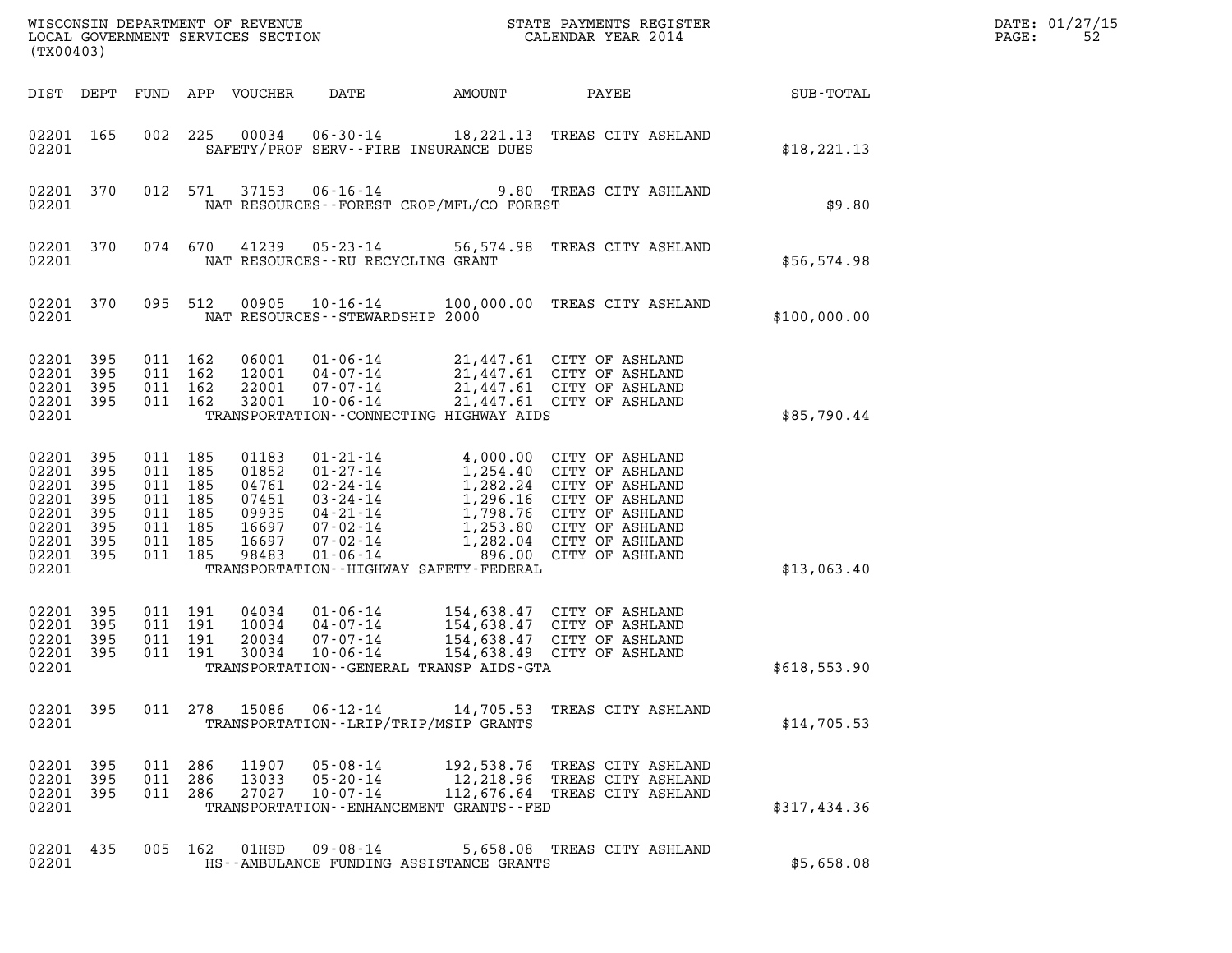| (TX00403) |                        |         |                                   | STATE PAYMENTS REGISTER                                                                                                  |  |  | DATE: 01/27/15<br>PAGE:<br>53 |  |
|-----------|------------------------|---------|-----------------------------------|--------------------------------------------------------------------------------------------------------------------------|--|--|-------------------------------|--|
|           |                        |         |                                   |                                                                                                                          |  |  | SUB-TOTAL                     |  |
| 02201     | 02201 435              |         |                                   | 005 163 01LGS 11-17-14 27,200.00 CITY OF ASHLAND FIRE<br>HS--PREPAID MEDICAL TRANSPORT REIMBURSE                         |  |  | \$27,200.00                   |  |
| 02201     | 02201 455              |         | JUSTICE--LAW ENFORCEMENT TRAINING | 002 231 01086 02-11-14 2,880.00 TREAS CITY ASHLAND                                                                       |  |  | \$2,880.00                    |  |
| 02201     | 02201 835              |         | REVENUE--STATE SHARED REVENUES    | 02201 835 002 105 42932 07-28-14 705,612.49 TREAS CITY ASHLAND<br>002 105 80035 11-17-14 3,160,276.47 TREAS CITY ASHLAND |  |  | \$3,865,888.96                |  |
| 02201     | 02201 835<br>02201 835 | 002 109 | REVENUE--EXEMPT COMPUTER AID      | 002 109 02031 07-28-14 22,391.00 TREAS CITY ASHLAND<br>05004  07-28-14  7,616.00 TREAS CITY ASHLAND                      |  |  | \$30,007.00                   |  |
| 02201     | 02201 835              |         |                                   | 002 501 00001 02-03-14 5,743.01 TREAS CITY ASHLAND<br>DOA-PAYMENT FOR MUNICIPAL SERVICES AID                             |  |  | \$5,743.01                    |  |
|           | 02201 835<br>02201     |         | REVENUE--LOTTERY CREDIT -         | 021  363  35952  03-24-14  9,652.44  TREAS CITY ASHLAND                                                                  |  |  | \$9,652.44                    |  |
| 02201     | 02201 855              |         |                                   | 011 461 01DOT 12-17-14 536.38 TREAS CITY ASHLAND<br>REVENUE--RAIL TERMINAL TAX DISTRIBUTION                              |  |  | \$536.38                      |  |
| 02201     |                        |         | DISTRICT TOTAL APPROPRIATIONS     |                                                                                                                          |  |  | \$5,171,919.41                |  |